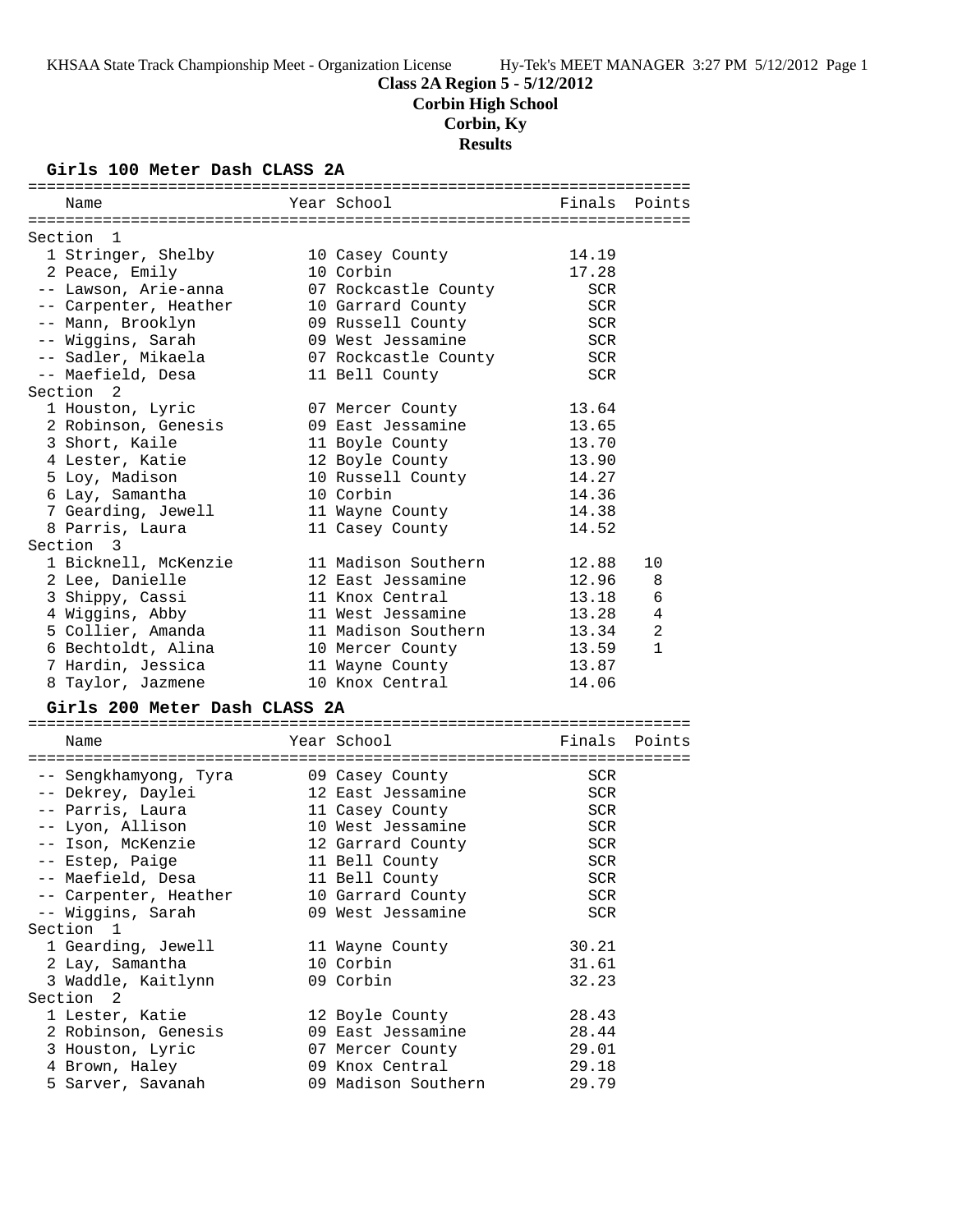**Class 2A Region 5 - 5/12/2012**

**Corbin High School**

**Corbin, Ky**

#### **Results**

## **....Girls 200 Meter Dash CLASS 2A**

| Section<br>-1                 |                                         |               |                |
|-------------------------------|-----------------------------------------|---------------|----------------|
| Name                          | Year School                             | Finals Points |                |
| Girls 800 Meter Run CLASS 2A  |                                         |               |                |
| 8 Taylor, Jazmene             | 10 Knox Central                         | 1:10.03       |                |
| 7 Miller, Lakken              | 09 Casey County                         | 1:05.52       |                |
| 6 Feldhaus, Claire            | 07 Russell County                       | 1:04.56       |                |
| 5 Evans, Tabitha              | 11 Boyle County                         | 1:03.93       | $\mathbf{1}$   |
| 4 Gastineau, Lacey            | 10 Rockcastle County                    | 1:02.16       | $\overline{4}$ |
| 3 Osborne, Mallory            | 11 East Jessamine                       | 1:01.80       | 6              |
| 2 Hunter, Michaela            | 11 Rockcastle County                    | 1:01.74       | 8              |
| 1 Murray, Shannon             | 11 Mercer County                        | 59.86         | 10             |
| Section 3                     |                                         |               |                |
| 6 Sengkhamyong, Tyra          | 09 Casey County                         | 1:10.85       |                |
| 5 Sarver, Savanah             | 09 Madison Southern                     | 1:09.57       |                |
| 4 Bean, Gabby                 | 08 Russell County                       | 1:07.92       |                |
| 3 Hickman, Danielle           | 08 Corbin                               | 1:07.77       |                |
| 2 Farmer, Lori                | 11 Madison Southern                     | 1:06.29       |                |
| 1 Hardin, Jessica             | 11 Wayne County                         | 1:03.73       | 2              |
| Section 2                     |                                         |               |                |
| 5 Lewis, Miranda              | 08 Knox Central                         | 1:27.37       |                |
| 4 Brock, Natalie              | 08 Bell County                          | 1:19.75       |                |
| 3 Sanders, Lexi               | 08 Bell County                          | 1:14.11       |                |
| 2 McFarland, Katie            | 10 Wayne County                         | 1:13.25       |                |
| 1 Thompson, Natalie           | 12 East Jessamine                       | 1:13.15       |                |
| Section 1                     |                                         |               |                |
| -- Stryker, Sascha            | 08 West Jessamine                       | <b>SCR</b>    |                |
| -- Brewster, Kailey           | 10 West Jessamine                       | <b>SCR</b>    |                |
| -- Holman, Taylor             | 10 Garrard County                       | <b>SCR</b>    |                |
| -- Reese, Cayle               | 10 Garrard County                       | SCR           |                |
| -- Collett, Morgan            | 08 Corbin                               | <b>SCR</b>    |                |
| -- Taylor, Savannah           | 12 Mercer County                        | SCR           |                |
|                               |                                         |               |                |
| Name                          | Year School                             | Finals        | Points         |
|                               |                                         |               |                |
| Girls 400 Meter Dash CLASS 2A |                                         |               |                |
| 8 Hardin, Jessica             | 11 Wayne County                         |               |                |
|                               |                                         | 28.60         |                |
| 7 Grider, LeeAnn              | 11 Russell County                       | 28.31         |                |
| 6 Taylor, Savannah            | 12 Mercer County                        | 28.02         | $\mathbf{1}$   |
| 5 Carman, Kate                | 10 Rockcastle County<br>11 Boyle County | 27.89         | 2              |
| 4 Gastineau, Lacey            |                                         | 27.54         | 4              |
| 3 Taylor, Jazmene             | 10 Knox Central                         | 27.51         | 6              |
| 2 Bicknell, McKenzie          | 11 Madison Southern                     | 27.38         | 8              |
| 1 Hunter, Michaela            | 11 Rockcastle County                    | 27.05         | 10             |
| Section<br>3                  |                                         |               |                |
| 6 Loy, Madison                | 10 Russell County                       | 31.25         |                |

 1 Coffey, Nikki 09 Boyle County 2:28.23 10 2 Arnold, Logan 11 Boyle County 2:29.02 8 3 Castille, Kelnisha 08 East Jessamine 2:30.45 6 4 Elliott, Sabrina 10 Knox Central 2:34.04 4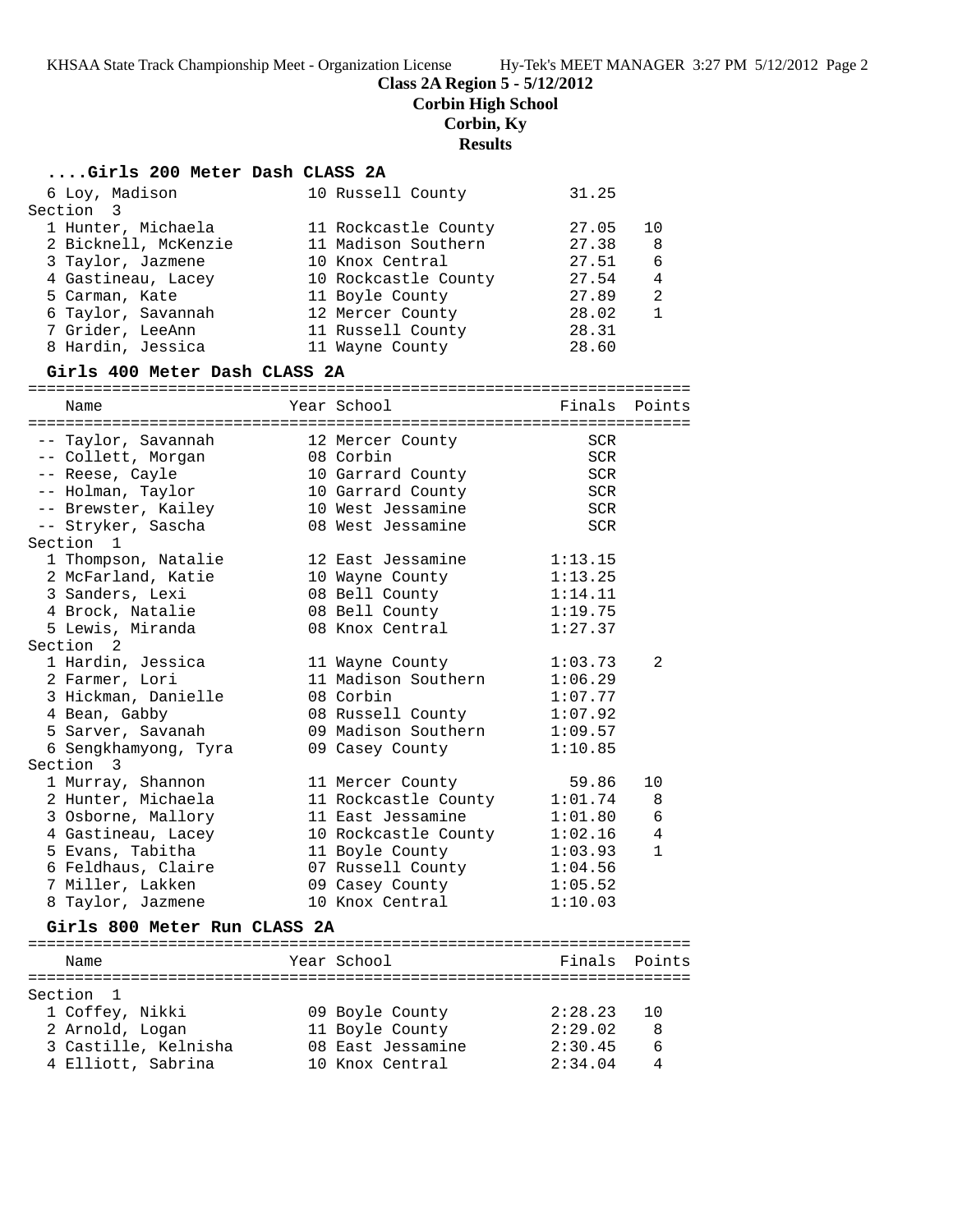**Corbin High School**

## **Corbin, Ky**

**Results**

## **....Girls 800 Meter Run CLASS 2A**

| 5 Cromer, Bryonna      | 11 Rockcastle County        | 2:35.31 | 2 |
|------------------------|-----------------------------|---------|---|
| 6 Beazley, Halee       | 12 East Jessamine           | 2:37.32 |   |
| 7 York, Emily          | 10 Russell County           | 2:42.47 |   |
| 8 Cochran, Tiara       | 09 Casey County             | 2:43.02 |   |
| 9 Smallwood, Bridgette | 10 Corbin                   | 2:43.39 |   |
| 10 Cox, Alyssa         | 09 Rockcastle County        | 2:43.55 |   |
| 11 Montgomery, Jill    | 12 Mercer County            | 2:45.74 |   |
| 12 Collier, Erica      | 09 Madison Southern 2:48.74 |         |   |
| 13 Martin, Hailey      | 07 Corbin                   | 2:49.58 |   |
| 14 Martin, Sadie       | 08 Wayne County             | 2:50.86 |   |
| 15 Mollett, Anna       | 09 Mercer County            | 2:52.18 |   |
| 16 Preston, Macy       | 09 Russell County           | 2:53.70 |   |
| 17 Endicott, Noel      | 09 West Jessamine           | 2:56.92 |   |
| 18 Arthur, Kelsey      | 09 Casey County             | 2:57.99 |   |
| 19 Mason, Kaite        | 09 Bell County              | 3:01.34 |   |
| 20 Land, Sara Jane     | 10 West Jessamine           | 3:02.74 |   |
| 21 Davis, Casey        | 08 Wayne County             | 3:08.81 |   |
| 22 Campbell, McKenzie  | 09 Madison Southern 3:24.72 |         |   |
| 23 Alexander, Daniella | 10 Knox Central             | 3:27.75 |   |

### **Girls 1600 Meter Run CLASS 2A**

| Name                                                              |  | Year School                  | :========================== | Finals Points  |  |  |
|-------------------------------------------------------------------|--|------------------------------|-----------------------------|----------------|--|--|
| -- Freeman, Sydney 12 Corbin<br>-- Thibodeaux, McKennah 08 Corbin |  |                              | <b>SCR</b><br><b>SCR</b>    |                |  |  |
| Section <sub>1</sub>                                              |  |                              |                             |                |  |  |
| 1 Kriz, Maddie                                                    |  | 12 Boyle County              | 5:33.73                     | 10             |  |  |
| 2 Wallace, Rachel                                                 |  | 12 Madison Southern 5:38.10  |                             | 8              |  |  |
| 3 Brown, Kelly                                                    |  | 10 Bell County 5:41.92       |                             | 6              |  |  |
| 4 Elliott, Sabrina                                                |  | 10 Knox Central              | 5:47.87                     | $\overline{4}$ |  |  |
| 5 Ditto, Emma                                                     |  | 12 Boyle County 5:52.83      |                             | $\overline{2}$ |  |  |
| 6 Mercer, Sierra                                                  |  | 07 Rockcastle County 5:54.94 |                             | $\mathbf{1}$   |  |  |
| 7 Courtney, Shelby                                                |  | 12 East Jessamine 6:03.45    |                             |                |  |  |
| 8 Martin, Sadie                                                   |  | 08 Wayne County              | 6:10.05                     |                |  |  |
| 9 Cain, Rachel                                                    |  | 09 Rockcastle County 6:11.53 |                             |                |  |  |
| 10 Preston, Macy                                                  |  | 09 Russell County 6:15.36    |                             |                |  |  |
| 11 Henderson, Rebekah 12 East Jessamine 6:17.20                   |  |                              |                             |                |  |  |
| 12 Brooks, Caseylynn                                              |  | 08 Knox Central              | 6:23.93                     |                |  |  |
| 13 Arthur, Kelsey                                                 |  | 09 Casey County 6:27.21      |                             |                |  |  |
| 14 Teets, Cora                                                    |  | 08 Mercer County             | 6:28.17                     |                |  |  |
| 15 Romero, Angela                                                 |  | 09 Mercer County 6:34.46     |                             |                |  |  |
| 16 Land, Sara Jane                                                |  | 10 West Jessamine            | 6:35.75                     |                |  |  |
| 17 Collins, Tayler 11 Casey County 6:52.90                        |  |                              |                             |                |  |  |
| 18 Davis, Casey                                                   |  | 08 Wayne County              | 6:55.32                     |                |  |  |
| 19 Chaffin, Megan                                                 |  | 07 West Jessamine            | 6:57.25                     |                |  |  |
| 20 Bryant, Sarah                                                  |  | 10 Russell County 7:25.50    |                             |                |  |  |
| Girls 3200 Meter Run CLASS 2A                                     |  |                              |                             |                |  |  |
| Name                                                              |  | Year School                  | Finals                      | Points         |  |  |
|                                                                   |  |                              |                             |                |  |  |

1 Kriz, Maddie 12 Boyle County 12:16.20 10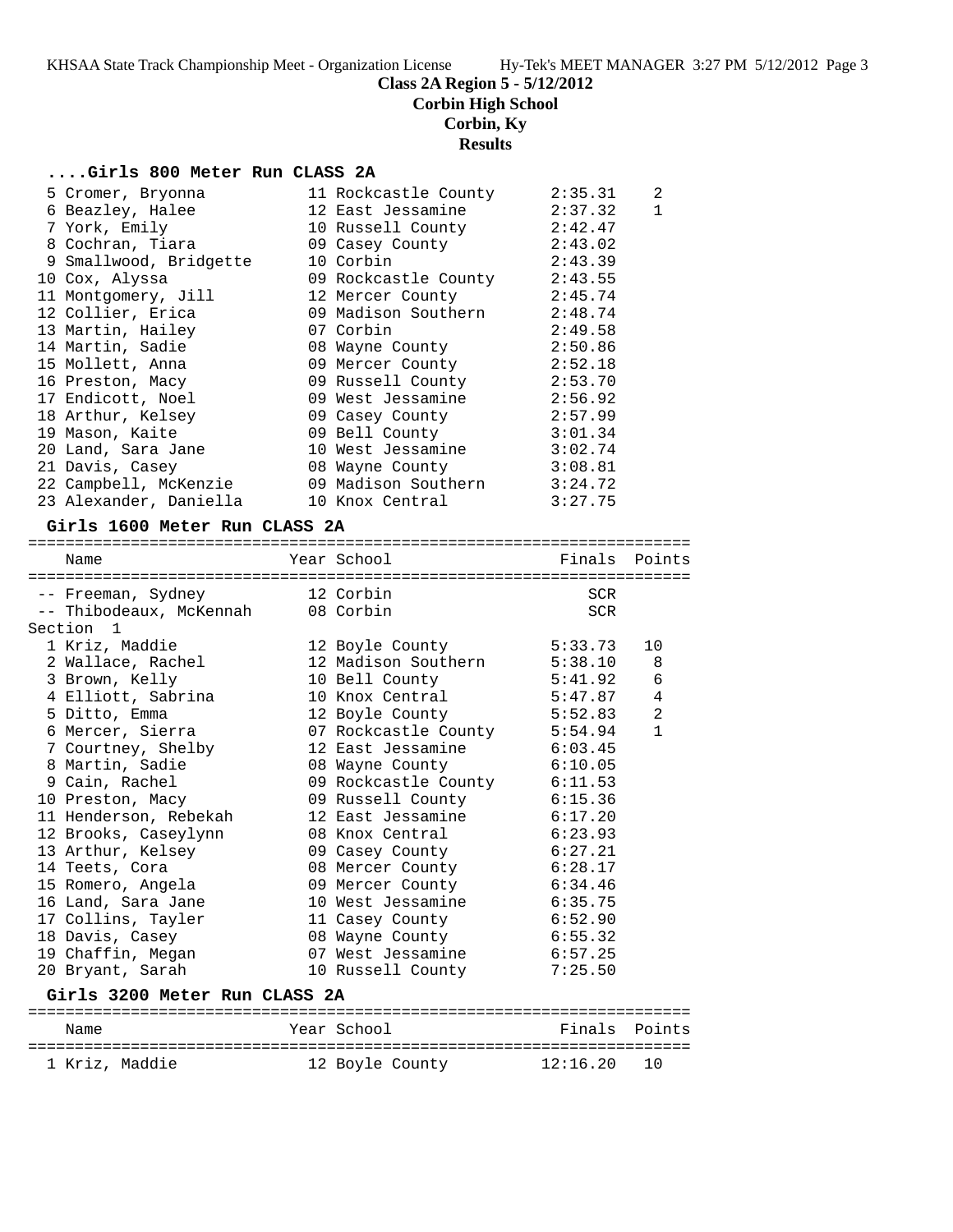**Corbin High School**

## **Corbin, Ky**

## **Results**

## **....Girls 3200 Meter Run CLASS 2A**

|                                                                                                                                                                                                                                                                                                                                                | 12:33.18                                                                                                                                                                                                                                                                                                                       | 8              |
|------------------------------------------------------------------------------------------------------------------------------------------------------------------------------------------------------------------------------------------------------------------------------------------------------------------------------------------------|--------------------------------------------------------------------------------------------------------------------------------------------------------------------------------------------------------------------------------------------------------------------------------------------------------------------------------|----------------|
|                                                                                                                                                                                                                                                                                                                                                | 12:56.51                                                                                                                                                                                                                                                                                                                       | 6              |
|                                                                                                                                                                                                                                                                                                                                                | 13:36.01                                                                                                                                                                                                                                                                                                                       | $\overline{4}$ |
|                                                                                                                                                                                                                                                                                                                                                | 13:46.45                                                                                                                                                                                                                                                                                                                       | 2              |
|                                                                                                                                                                                                                                                                                                                                                | 13:57.25                                                                                                                                                                                                                                                                                                                       | $\mathbf{1}$   |
|                                                                                                                                                                                                                                                                                                                                                | 14:38.19                                                                                                                                                                                                                                                                                                                       |                |
|                                                                                                                                                                                                                                                                                                                                                | 15:06.38                                                                                                                                                                                                                                                                                                                       |                |
|                                                                                                                                                                                                                                                                                                                                                | 15:20.89                                                                                                                                                                                                                                                                                                                       |                |
|                                                                                                                                                                                                                                                                                                                                                | SCR                                                                                                                                                                                                                                                                                                                            |                |
|                                                                                                                                                                                                                                                                                                                                                | SCR                                                                                                                                                                                                                                                                                                                            |                |
|                                                                                                                                                                                                                                                                                                                                                | SCR                                                                                                                                                                                                                                                                                                                            |                |
|                                                                                                                                                                                                                                                                                                                                                | <b>SCR</b>                                                                                                                                                                                                                                                                                                                     |                |
|                                                                                                                                                                                                                                                                                                                                                | <b>SCR</b>                                                                                                                                                                                                                                                                                                                     |                |
|                                                                                                                                                                                                                                                                                                                                                | SCR                                                                                                                                                                                                                                                                                                                            |                |
|                                                                                                                                                                                                                                                                                                                                                | <b>SCR</b>                                                                                                                                                                                                                                                                                                                     |                |
|                                                                                                                                                                                                                                                                                                                                                | <b>SCR</b>                                                                                                                                                                                                                                                                                                                     |                |
| 2 Brown, Kelly<br>3 Ditto, Emma<br>4 Patel, Rakhi<br>5 Mercer, Sierra<br>6 Freeman, Sydney<br>7 Henderson, Rebekah<br>8 Collins, Brittany<br>9 Campbell, McKenzie<br>-- Bingham, Jobeth<br>-- Buis, Jesse<br>-- Land, Sara Jane<br>-- Brewster, Kailey<br>-- Mills, Kendra<br>-- Osborne, Lauren<br>-- Jackowski, Jalene<br>-- Collins, Tayler | 10 Bell County<br>12 Boyle County<br>09 Rockcastle County<br>07 Rockcastle County<br>12 Corbin<br>12 East Jessamine<br>12 Bell County<br>09 Madison Southern<br>11 Knox Central<br>07 Casey County<br>10 West Jessamine<br>10 West Jessamine<br>10 Knox Central<br>09 East Jessamine<br>11 Madison Southern<br>11 Casey County |                |

### **Girls 100 Meter Hurdles CLASS 2A**

| Name                                  | Year School               | Finals Points |              |
|---------------------------------------|---------------------------|---------------|--------------|
| ===================================== | ------------------------- |               |              |
| 1 Davis, Miranda                      | 10 Garrard County         | 21.50         |              |
| 2 Farmer, Josie                       | Estill County             | 22.80         |              |
| 3 Freeny, Chanel                      | 10 East Jessamine         | 26.10         |              |
| Section <sub>2</sub>                  |                           |               |              |
| 1 Harder, Kaitlyn                     | 12 Mercer County          | 18.93         |              |
| 2 Sengkhamyong, Tyra                  | 09 Casey County           | 19.18         |              |
| 3 Wiggins, Emma                       | 09 West Jessamine         | 19.28         |              |
| 4 Patterson, Megan                    | 08 Knox Central           | 20.93         |              |
| 5 Patterson, Jaylene                  | 10 Knox Central           | 22.71         |              |
| -- Mercer, Jennifer                   | 07 Rockcastle County      | <b>SCR</b>    |              |
| -- Saylor, Emily                      | 08 Bell County            | SCR           |              |
| Section 3                             |                           |               |              |
| 1 Wiggins, Abby                       | 11 West Jessamine         | 15.50         | 10           |
| 2 Bean, Bailey                        | 10 Russell County         | 16.31         | 8            |
| 3 Freel, Kate                         | 10 Madison Southern       | 16.49         | 6            |
| 4 Settle, Natalie                     | 12 Boyle County           | 16.71         | 4            |
| 5 Allen, Alyssa                       | 10 Rockcastle County      | 17.01         | 2            |
| 6 Cochran, Tiara                      | 09 Casey County           | 18.23         | $\mathbf{1}$ |
| 7 Scribano, Jessica                   | 10 Madison Southern 18.46 |               |              |
| -- Phillips, Bailey                   | 09 Russell County         | FS            |              |
|                                       |                           |               |              |
| Girls 300 Meter Hurdles CLASS 2A      |                           |               |              |
| Name                                  | Year School               | Finals        | Points       |
|                                       |                           |               |              |
| Section 1                             |                           |               |              |
| 1 Dallman, Allison                    | 08 Casey County           | 1:00.55       |              |
|                                       | 08 Knox Central           | 1:02.24       |              |
| 2 Patterson, Megan                    |                           |               |              |
| 3 Thibodeaux, McKennah                | 08 Corbin                 | 1:03.12       |              |
| Section <sub>2</sub>                  |                           |               |              |
| 1 Scribano, Jessica                   | 10 Madison Southern       | 52.28         |              |
| 2 Wiggins, Emma                       | 09 West Jessamine         | 53.20         |              |
| 3 Harder, Kaitlyn                     | 12 Mercer County          | 54.31         |              |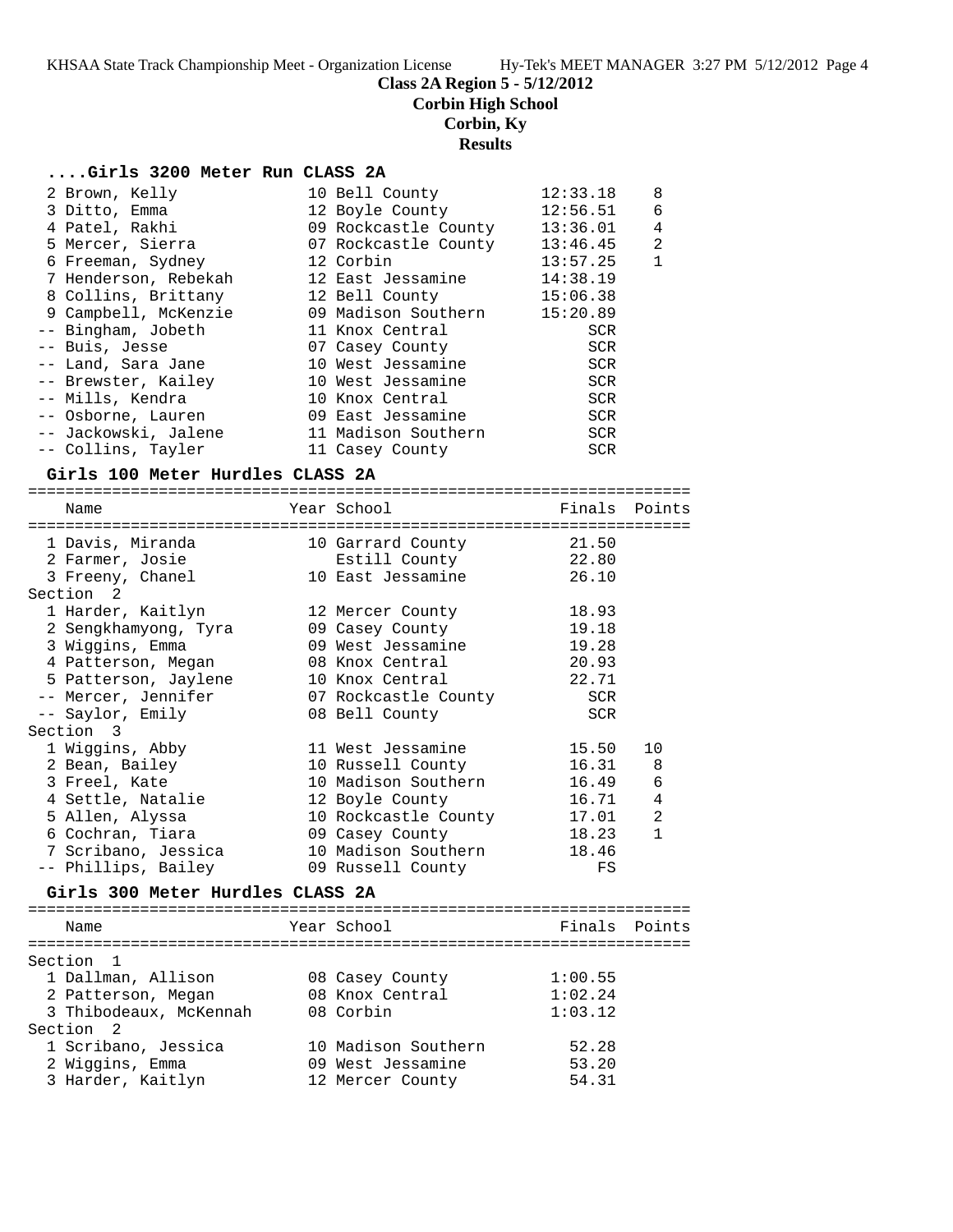**Corbin High School**

### **Corbin, Ky**

**Results**

#### **....Girls 300 Meter Hurdles CLASS 2A**

| 4 Sengkhamyong, Tyra | 09 Casey County      | 55.88      |              |
|----------------------|----------------------|------------|--------------|
| 5 Mills, Hannah      | 09 Knox Central      | 57.76      |              |
| 6 Lefevers, Kacey    | 10 Bell County       | 58.58      |              |
| -- Martin, Hailey    | 07 Corbin            | <b>SCR</b> |              |
| Section 3            |                      |            |              |
| 1 Bean, Bailey       | 10 Russell County    | 47.52      | $10^{\circ}$ |
| 2 Wiggins, Abby      | 11 West Jessamine    | 47.69      | -8           |
| 3 Settle, Natalie    | 12 Boyle County      | 48.54      | 6            |
| 4 Freel, Kate        | 10 Madison Southern  | 48.67      | 4            |
| 5 Phillips, Bailey   | 09 Russell County    | 49.93      | 2            |
| 6 Mercer, Jennifer   | 07 Rockcastle County | 50.03      | $\mathbf{1}$ |
| 7 Raffay, Elena      | 12 Boyle County      | 53.40      |              |
| 8 Allen, Alyssa      | 10 Rockcastle County | 56.48      |              |

#### **Girls 4x100 Meter Relay CLASS 2A**

======================================================================= School **Finals Points** ======================================================================= -- Rockcastle County SCR 1) Sadler, Mikaela 07 2) Phillips, Tori 08 3) Lawson, Arie-anna 07 4) McKinney, Ashley 08 5) Hensley, Katelynn 07 6) Mercer, Jennifer 07 7) Allen, Alyssa 10 8) Mercer, Hannah 09 -- West Jessamine SCR 1) Wiggins, Abby 11 2) Wiggins, Emma 09 3) Wiggins, Sarah 09 4) Lyon, Allison 10 5) McDaniel, Susanna 09 6) Stryker, Sascha 08 7) Brewster, Kailey 10  $\,$  8) Chaffin, Megan 07 -- East Jessamine SCR and the SCR set of the SCR set of the SCR set of the SCR set of the SCR set of the SCR set of the SCR set of the SCR set of the SCR set of the SCR set of the SCR set of the SCR set of the SCR set of t 1) Dekrey, Daylei 12 2) Lee, Danielle 12 3) Hurst, Sydney 10 4) Robinson, Genesis 09 5) Woodward, Emily 09 6) Thompson, Natalie 12 7) Freeny, Chanel 10 8) -- Bell County SCR 1) Lefevers, Kacey 10 2) Bingham, Taylor 09 3) Burnett, Jessica 10 4) Maefield, Desa 11 5) Estep, Paige 11 6) Sanders, Lexi 08 7) Brock, Natalie 08 8) Section 1<br>1 Estill County 1 Estill County 1:01.68 1) Howell, Emily 09 2) Dozier, Ashley 09 3) Noe, Jordan 10 4) Stone, Destani 10 Section 2<br>1 Madison Southern 1 Madison Southern 51.48 10 1) Bicknell, McKenzie 11 2) Collier, Amanda 11 3) Freel, Kate 10 4) Wallace, Rachel 12 5) Farmer, Lori 11 6) 2 Boyle County 52.54 8 1) Carman, Kate 11 2) Curry, Meagan 12 3) Lester, Katie 12 (4) Short, Kaile 11 5) Hester, Holli 10 6) Evans, Tabitha 11 3 Knox Central 53.48 6 1) Brown, Haley 09 2) Gregory, Shakira 12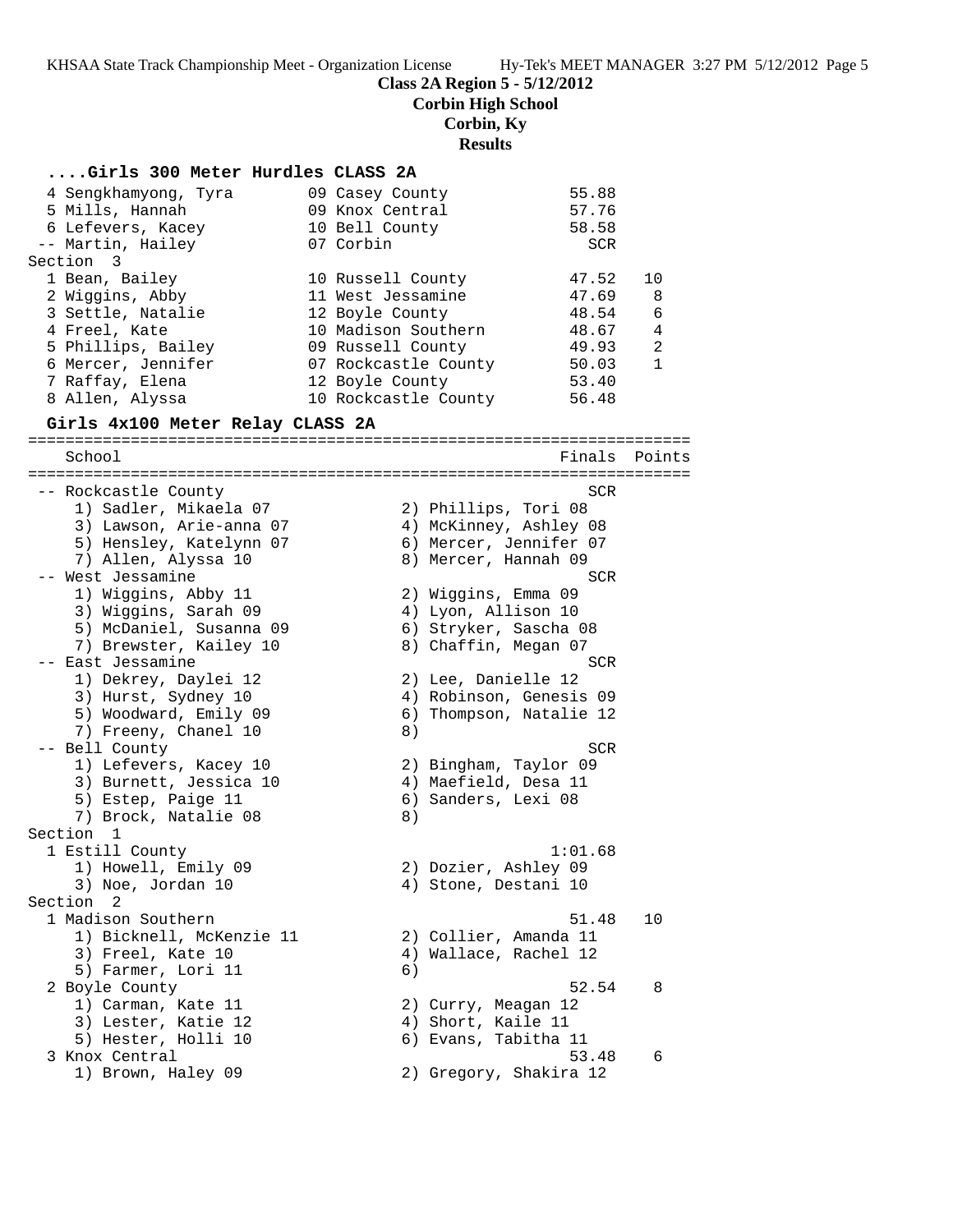#### **Corbin High School**

### **Corbin, Ky**

### **Results**

## **....Girls 4x100 Meter Relay CLASS 2A**

 3) McNeil, Tyra 10 4) Shippy, Cassi 11 5) Taylor, Jazmene 10 6) Brooks, Caseylynn 08 7) Bingham, Jobeth 11 8) Elliott, Sabrina 10 4 Mercer County 53.80 4 1) Bechtoldt, Alina 10 2) Brown, Gentry 10 3) Dunn, Asia 12 4) Houston, Lyric 07 5) Souder, Carli 11 6) Kehrt, Erika 11 7) Taylor, Savannah 12 8) Montgomery, Jill 12 5 Russell County 53.96 2 1) Grider, LeeAnn 11 2) York, Emily 10 3) Dick, Katie 11 4) Loy, Madison 10 5) Feldhaus, Claire 07 (6) Bean, Gabby 08 6 Casey County 54.13 1 1) Cochran, Tiara 09 2) Parris, Laura 11 3) Stringer, Shelby 10 (4) Miller, Lakken 09 5) Nagy, Nicole 11 6) Sengkhamyong, Tyra 09 7) Dallman, Allison 08 8) Carmicle, Kaitlyn 11 7 Wayne County 58.16 1) Gearding, Jewell 11 2) Gearding, Hayley 08 3) Bertram, Sara 10 4) Hardin, Jessica 11 8 Corbin 1:03.80 1) Bishop, Alyssa 08 2) Wynn, Allison 08 3) Peterson, Hope 08 4) Woolums, Amanda 09 5) Peace, Emily 10 6) Baldauf, Lea-Marieke 12 7) Wynn, Abby 09 8) Le Phuong, Linh 12 **Girls 4x200 Meter Relay CLASS 2A** ======================================================================= School **Finals** Points ======================================================================= -- Knox Central SCR 1) Brown, Haley 09 2) McNeil, Tyra 10 3) Mills, Hannah 09 4) Gregory, Shakira 12 5) Patterson, Jaylene 10 6) Mollett, Briann 10 7) Lewis, Miranda 08 8) Elliott, Sabrina 10 -- East Jessamine SCR and the SCR set of the SCR set of the SCR set of the SCR 1) Dekrey, Daylei 12 2) Hurst, Sydney 10 3) Lee, Danielle 12 4) Robinson, Genesis 09 5) Woodward, Emily 09  $\hphantom{\text{2.6}}$  6) Freeny, Chanel 10 7) Thompson, Natalie 12 (8) -- West Jessamine SCR and the SCR set of the SCR set of the SCR set of the SCR set of the SCR set of the SCR set of the SCR set of the SCR set of the SCR set of the SCR set of the SCR set of the SCR set of the SCR set of t 1) Wiggins, Sarah 09 2) Wiggins, Emma 09 3) Lyon, Allison 10 4) Wiggins, Abby 11 5) Stryker, Sascha 08 6) Brewster, Kailey 10 7) McDaniel, Susanna 09 8) Chaffin, Megan 07 Section 1<br>1 Estill County 1 Estill County 2:07.54 1) Dozier, Ashley 09 2) Howell, Emily 09 3) Noe, Jordan 10 (4) 4) Stone, Destani 10 2 Wayne County 2:12.95 1) McFarland, Katie 10 2) Sawyer, Jennifer 07 3) Bertram, Sara 10 4) Gearding, Hayley 08 Section 2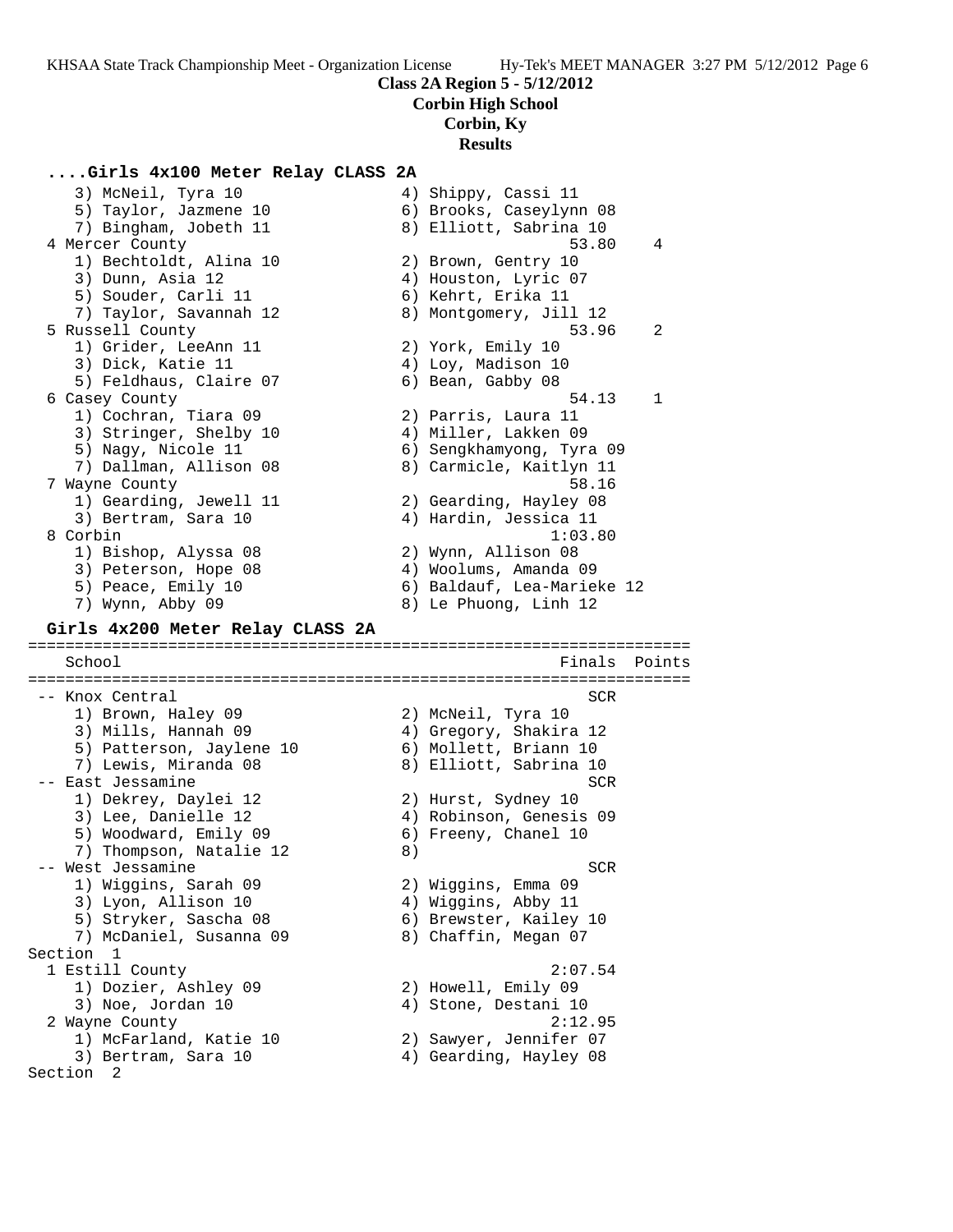**Corbin High School**

**Corbin, Ky**

#### **Results**

### **....Girls 4x200 Meter Relay CLASS 2A**

 1 Madison Southern 1:47.33 10 1) Bicknell, McKenzie 11 2) Collier, Amanda 11 3) Freel, Kate 10 4) Wallace, Rachel 12 5) Sarver, Savanah 09 (6) 2 Russell County 1:50.30 8 1) Grider, LeeAnn 11 2) Feldhaus, Claire 07 3) Bean, Bailey 10 4) Phillips, Bailey 09 5) York, Emily 10 6) Loy, Madison 10 3 Boyle County 1:50.83 6 1) Arnold, Logan 11 2) Carman, Kate 11 3) Settle, Natalie 12 (4) Lester, Katie 12 5) Short, Kaile 11 6) Curry, Meagan 12 4 Mercer County 1:51.85 4 1) Murray, Shannon 11 2) Taylor, Savannah 12 3) Souder, Carli 11 (4) Houston, Lyric 07 5) Dunn, Asia 12 6) Bechtoldt, Alina 10 7) Brown, Gentry 10 and 8) Kehrt, Erika 11 5 Rockcastle County 1:53.82 2 1) Sadler, Mikaela 07 2) Phillips, Tori 08 3) Lawson, Arie-anna 07 4) Hensley, Katelynn 07 5) Gastineau, Lacey 10 6) Cromer, Bryonna 11 7) McKinney, Ashley 08 8) Mercer, Jennifer 07 6 Casey County 1:55.04 1 1) Carmicle, Kaitlyn 11 2) Cochran, Tiara 09 3) Stringer, Shelby 10 4) Miller, Lakken 09 5) Parris, Laura 11 6) Sengkhamyong, Tyra 09 7) Nagy, Nicole 11 8) Dallman, Allison 08 7 Corbin 1:59.53 1) Lay, Samantha 10 2) Martin, Hailey 07 3) Hickman, Danielle 08 (4) Baker, Whitney 11 5) Collett, Morgan 08 6) Baldauf, Lea-Marieke 12 7) Wynn, Allison 08 8) Le Phuong, Linh 12 8 Bell County 2:03.27 1) Burnett, Jessica 10 2) Bingham, Taylor 09 3) Estep, Paige 11 (4) Maefield, Desa 11 5) Lefevers, Kacey 10 (6) Sanders, Lexi 08 7) Brock, Natalie 08 8) Nantz, Cassidy 09 **Girls 4x400 Meter Relay CLASS 2A** ======================================================================= School **Finals Points** ======================================================================= Section 1<br>1 Bell County 1 Bell County 5:01.39 1) Mason, Kaite 09 2) Bingham, Taylor 09 3) Estep, Paige 11 (4) Brown, Kelly 10 5) Sanders, Lexi 08 6) Lefevers, Kacey 10 7) Brock, Natalie 08 8) Burnett, Jessica 10

2 Wayne County **5:32.26**  1) McFarland, Katie 10 2) Martin, Sadie 08 3) Davis, Casey 08 4) Sawyer, Jennifer 07

- 3 Knox Central 5:36.08
- 1) Alexander, Daniella 10 2) Dumphord, Andrea 09
	-

3) Lewis, Miranda 08 4) Mills, Hannah 09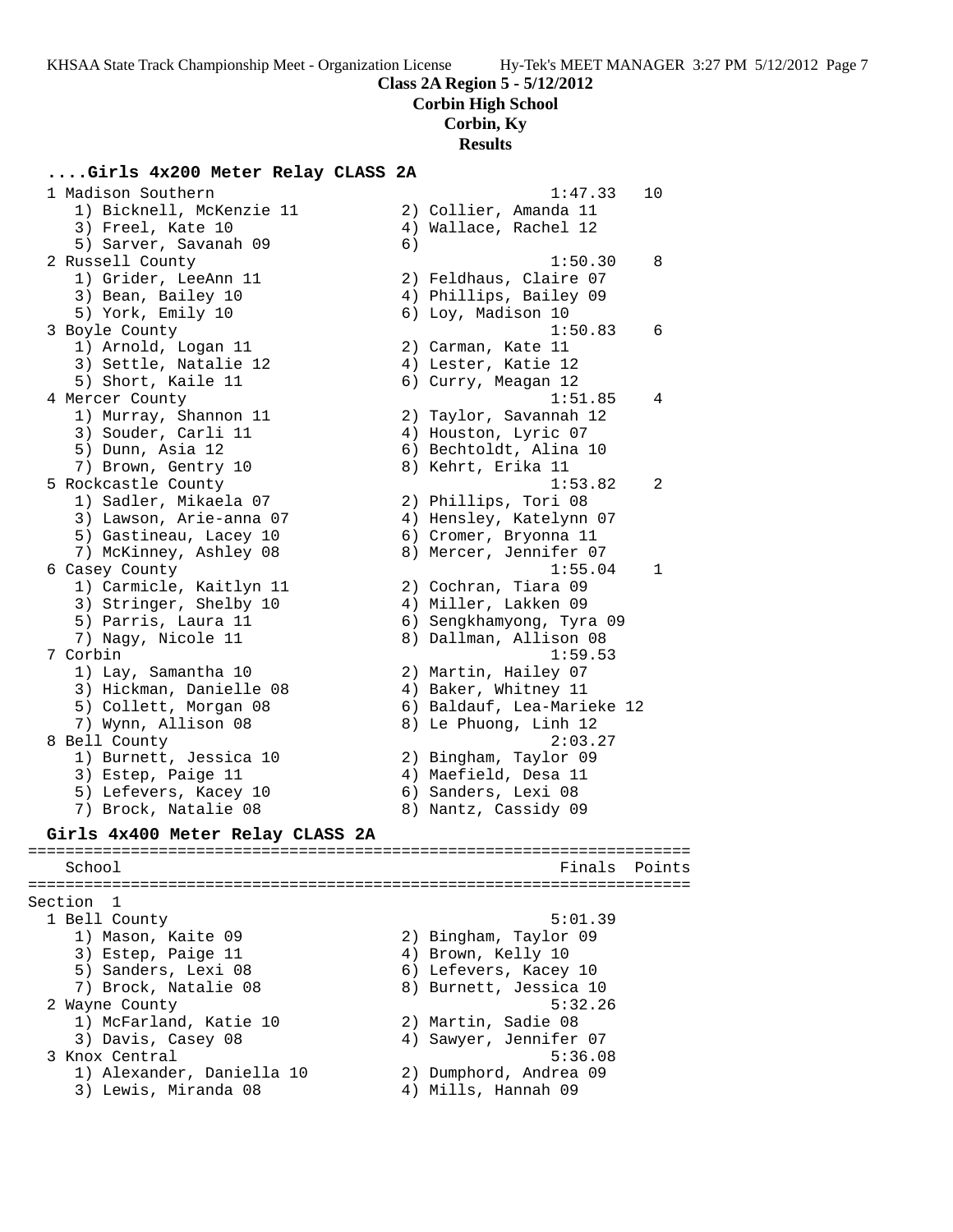**Corbin High School**

#### **Corbin, Ky**

**Results**

# **....Girls 4x400 Meter Relay CLASS 2A**

 5) Patterson, Jaylene 10 6) Patterson, Megan 08 7) Mollett, Briann 10 (8) Section 2 1 Boyle County 4:10.85 10 1) Arnold, Logan 11 2) Evans, Tabitha 11 3) Carman, Kate 11 4) Settle, Natalie 12 5) Kriz, Maddie 12 6) Coffey, Nikki 09 2 Russell County 4:18.05 8 1) Grider, LeeAnn 11 2) Feldhaus, Claire 07 3) Phillips, Bailey 09  $\hskip1cm$  4) Bean, Bailey 10 5) York, Emily 10 6) Bean, Gabby 08 3 Mercer County 4:23.10 6 1) Murray, Shannon 11 2) Taylor, Savannah 12 3) Souder, Carli 11 (4) Houston, Lyric 07 5) Kehrt, Erika 11 (6) Brown, Gentry 10 7) Harder, Kaitlyn 12 8) Mollett, Anna 09 4 Madison Southern 4:23.11 4 1) Collier, Erica 09 (2) Farmer, Lori 11 3) Sarver, Savanah 09 4) Wallace, Rachel 12 5) Collier, Amanda 11 6) Scribano, Jessica 10 5 West Jessamine 4:29.69 2 1) Wiggins, Emma 09 2) Stryker, Sascha 08 3) Lyon, Allison 10 4) Wiggins, Abby 11 5) Brewster, Kailey 10 (6) Wiggins, Sarah 09 7) Chaffin, Megan 07 8) Endicott, Noel 09 6 East Jessamine 4:32.47 1 1) Beazley, Halee 12 2) Castille, Kelnisha 08 3) Courtney, Shelby 12 4) Osborne, Mallory 11 5) Thompson, Natalie 12 (6) Hurst, Sydney 10 7) Robinson, Genesis 09 8) 7 Rockcastle County 4:34.85 1) Cox, Alyssa 09 2) Cromer, Bryonna 11 3) Gastineau, Lacey 10 (4) Mercer, Sierra 07 5) Hensley, Katelynn 07 6) Mercer, Jennifer 07 7) Lawson, Arie-anna 07 8) McKinney, Ashley 08 8 Corbin 4:51.60 1) Smallwood, Bridgette 10 2) Hickman, Danielle 08 3) Martin, Hailey 07 (4) Baker, Whitney 11 5) Lay, Samantha 10 6) Smith, Allison 10 7) Le Phuong, Linh 12 8) Wynn, Allison 08

#### **Girls 4x800 Meter Relay CLASS 2A**

======================================================================= School Finals Points ======================================================================= Section 1<br>1 Boyle County 1 Boyle County 10:14.94 10 1) Arnold, Logan 11 2) Coffey, Nikki 09 3) Kriz, Maddie 12 (4) Raffay, Elena 12 5) Evans, Tabitha 11 (6) 2 East Jessamine 10:29.13 8 1) Beazley, Halee 12 2) Castille, Kelnisha 08 3) Courtney, Shelby 12 4) Montgomery, Emily 12 5) Henderson, Rebekah 12 6)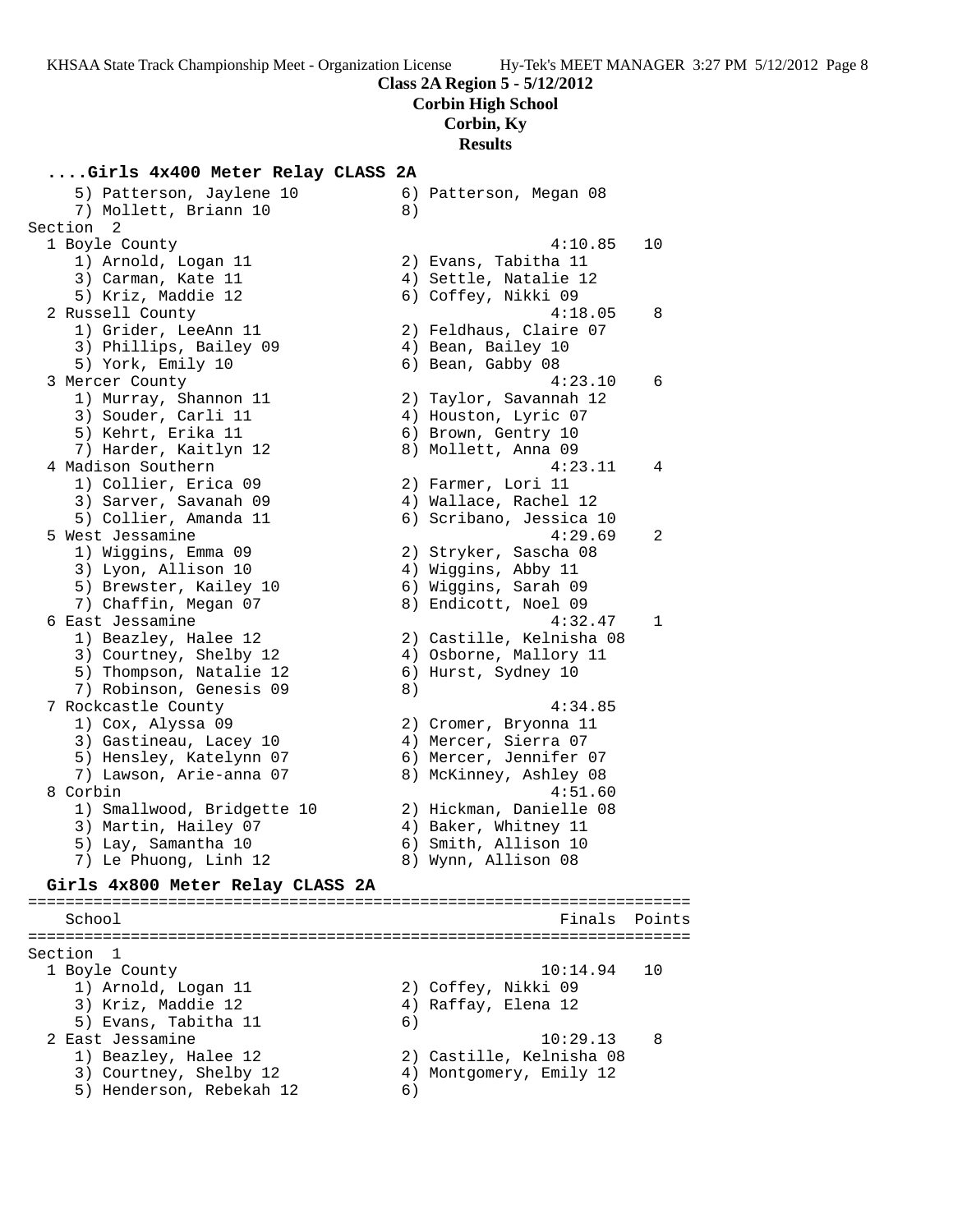**Corbin High School**

#### **Corbin, Ky**

#### **Results**

## **....Girls 4x800 Meter Relay CLASS 2A**

 3 Rockcastle County 10:47.36 6 1) Cain, Rachel 09 2) Cox, Alyssa 09 3) Cromer, Bryonna 11 (4) Mercer, Sierra 07 5) Patel, Rakhi 09 6) Prewitt, Lanna 07 7) McKinney, Ashley 08 8) Phillips, Tori 08 4 Corbin 11:02.67 4 1) Smallwood, Bridgette 10 2) Martin, Hailey 07 3) Hickman, Danielle 08 4) Freeman, Sydney 12 5) Collett, Morgan 08 6) Waddle, Kaitlynn 09 7) Thibodeaux, McKennah 08 8) Lay, Samantha 10 5 West Jessamine 11:03.03 2 1) Brewster, Kailey 10 2) Stryker, Sascha 08 3) Endicott, Noel 09  $\hskip1cm 4)$  Chaffin, Megan 07 5) Land, Sara Jane 10 6) Wiggins, Emma 09 7) Lyon, Allison 10 8) 6 Mercer County 11:09.07 1 1) Mollett, Anna 09 2) Montgomery, Jill 12 3) Teets, Cora 08 (4) Gray, Tori 11 5) Kehrt, Erika 11 6) Murray, Shannon 11 7) Taylor, Savannah 12 8) Souder, Carli 11 7 Bell County 11:14.84 1) Collins, Brittany 12 2) Mason, Kaite 09 3) Sanders, Lexi 08 4) Brown, Kelly 10 5) Brock, Natalie 08 6) Estep, Paige 11 7) Nantz, Cassidy 09 8) Lefevers, Kacey 10 8 Russell County 11:34.92 1) York, Emily 10 2) Bean, Gabby 08 3) Dick, Katie 11 4) Preston, Macy 09 5) Bean, Izzy 07 (6) Bryant, Sarah 10 -- Knox Central SCR 1) Bingham, Jobeth 11 2) Brooks, Caseylynn 08 3) Dumphord, Andrea 09 4) Elliott, Sabrina 10 5) Mills, Hannah 09 6) Patterson, Jaylene 10 7) Mills, Kendra 10 8) Patterson, Megan 08 -- Casey County SCR 1) Arthur, Kelsey 09 2) Buis, Jesse 07 3) Collins, Tayler 11 4) Dallman, Allison 08 5) Harne, Sara 07 (6) Nagy, Nicole 11 7) Murphy, Kayla 08 8) Sengkhamyong, Tyra 09 -- Madison Southern Screen Screen Screen Screen Screen Screen Screen Screen Screen Screen Screen Screen Screen 1) Collier, Erica 09 (2) Farmer, Lori 11 3) Campbell, McKenzie 09 (4) King, Carlee 09 5) Jackowski, Jalene 11  $\qquad \qquad$  6) Thorn, Keri 07

#### **Boys 100 Meter Dash CLASS 2A**

======================================================================= Name The Year School The Finals Points ======================================================================= -- Miller, Collin 07 Casey County SCR -- Hayes, Markell 12 Garrard County SCR -- Morales, Nathan 07 Bell County SCR Section 1 1 Hall, Lloyd 11 Boyle County 11.90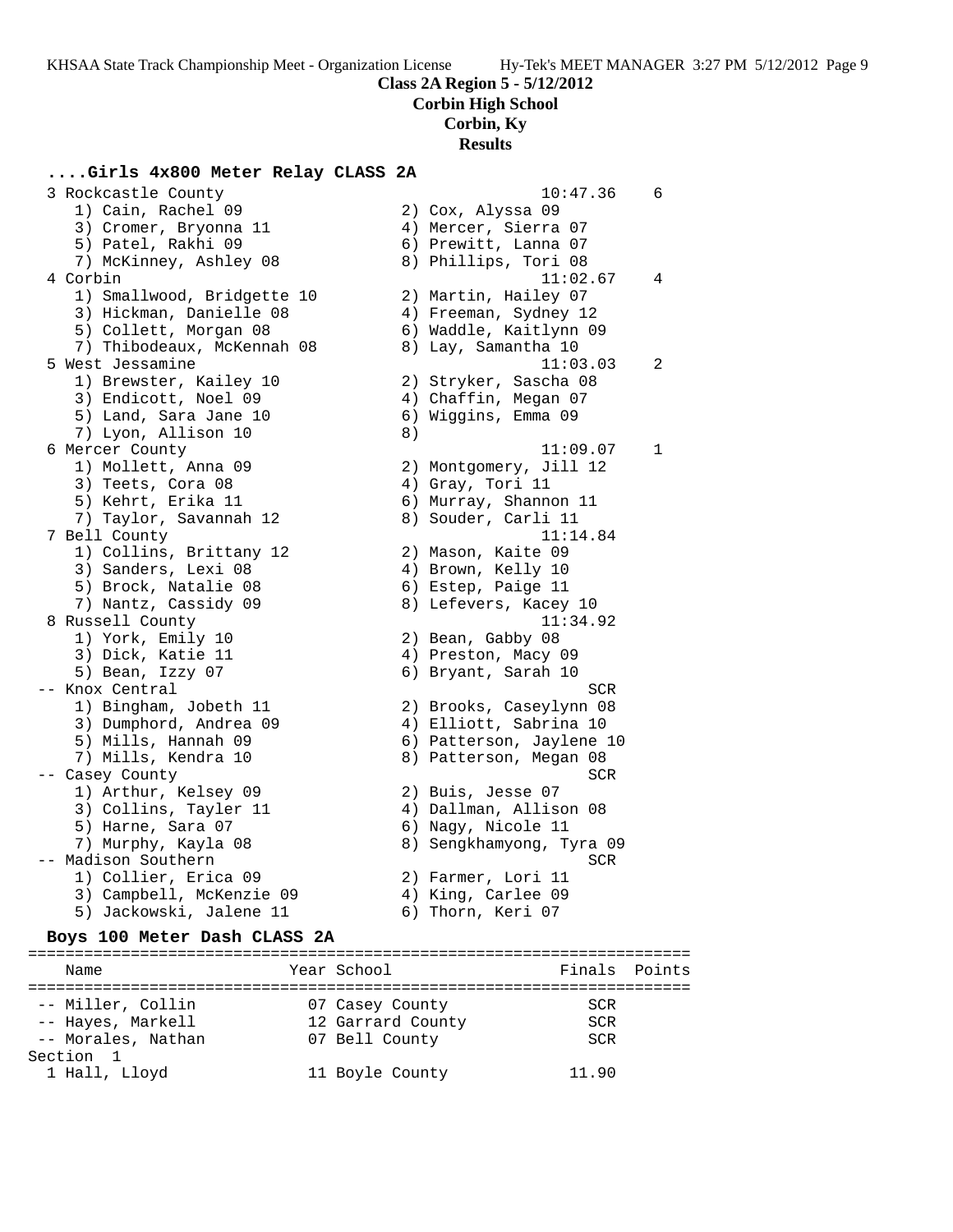**Corbin High School**

**Corbin, Ky**

## **Results**

## **....Boys 100 Meter Dash CLASS 2A**

| 2 Anderson, Collins | 12 East Jessamine          | 12.50   |              |
|---------------------|----------------------------|---------|--------------|
| 3 Mize, Logan       | 12 Estill County           | 12.72   |              |
| 4 Jones, Brandon    | 10 Rockcastle County 12.75 |         |              |
| 5 Stratton, Kenny   | 12 Casey County            | 13.16   |              |
| 6 Keener, David     | 09 West Jessamine          | 13.37   |              |
| -- Johnson, Andrew  | 08 Knox Central            | SCR     |              |
| -- Shaden, Justin   | 10 Garrard County          | SCR     |              |
| Section 2           |                            |         |              |
| 1 Love, Nick        | 11 Boyle County            | 11.77   | 4            |
| 2 Waddle, Taylor    | 10 Corbin                  | 11.88   |              |
| 3 Fletcher, Evan    | 10 Russell County 11.96    |         |              |
| 4 Roberts, Ryan     | 12 Estill County           | 12.44   |              |
| 5 Johnson, Tommy    | 11 Rockcastle County 12.58 |         |              |
| 6 Carter, Drew      | 07 Corbin                  | 12.59   |              |
| 7 Johnson, James    | 11 Mercer County           | 12.92   |              |
| -- Harmon, Keith    | 09 West Jessamine          | SCR     |              |
| Section 3           |                            |         |              |
| 1 Harris, Damien    | 09 Madison Southern        | 11.11   | 10           |
| 2 Schmitt, Spencer  | 11 Madison Southern 11.42  |         | 8            |
| 3 Britt, Nick       | 11 Russell County 11.53 6  |         |              |
| 4 Johnson, Cameron  | 12 East Jessamine          | 11.78 2 |              |
| 5 Evans, Devin      | 12 Knox Central            | 11.83   | $\mathbf{1}$ |
| 6 Brown, Allan      | 10 Wayne County            | 12.17   |              |
| 7 Dixon, Devantae   | 11 Wayne County            | 12.38   |              |
| -- Burrus, Isaiah   | 12 Mercer County           | DNF     |              |

## **Boys 200 Meter Dash CLASS 2A**

| Name                                                 |  | Year School          | Finals Points |    |  |  |
|------------------------------------------------------|--|----------------------|---------------|----|--|--|
|                                                      |  |                      |               |    |  |  |
| -- Shaden, Justin                                    |  | 10 Garrard County    | <b>SCR</b>    |    |  |  |
| -- Irgang, Robbie                                    |  | 11 West Jessamine    | <b>SCR</b>    |    |  |  |
| -- Roberts, Ryan 12 Estill County                    |  |                      | <b>SCR</b>    |    |  |  |
| -- Burrus, Isaiah                                    |  | 12 Mercer County     | <b>SCR</b>    |    |  |  |
|                                                      |  |                      | <b>SCR</b>    |    |  |  |
| -- Patterson, Riley                                  |  | 11 Knox Central      | <b>SCR</b>    |    |  |  |
| -- Stratton, Kenny               12 Casey County     |  |                      | <b>SCR</b>    |    |  |  |
| -- Morales, Nathan 07 Bell County                    |  |                      | SCR           |    |  |  |
| -- Mize, Logan                                       |  | 12 Estill County     | <b>SCR</b>    |    |  |  |
| -- Miller, Collin                                    |  | 07 Casey County      | SCR           |    |  |  |
| Section <sub>1</sub>                                 |  |                      |               |    |  |  |
| 1 Anderson, Collins 12 East Jessamine                |  |                      | 25.48         |    |  |  |
| 2 Haddix, Eli                                        |  | 11 Rockcastle County | 27.92         |    |  |  |
| Section <sub>2</sub>                                 |  |                      |               |    |  |  |
| 1 Johnson, Tommy 11 Rockcastle County                |  |                      | 24.88         |    |  |  |
| 2 Carter, Drew                                       |  | 07 Corbin            | 25.42         |    |  |  |
| 3 Harris, William                                    |  | 11 Boyle County      | 25.44         |    |  |  |
| 4 Wireman, Kenneth                 09 West Jessamine |  |                      | 25.76         |    |  |  |
| 5 Brown, Allan                                       |  | 10 Wayne County      | 25.89         |    |  |  |
| Section 3                                            |  |                      |               |    |  |  |
| 1 Harris, Damien                                     |  |                      |               | 10 |  |  |
| 2 Bunch, Brandon                                     |  | 12 Russell County    | 22.98         | 8  |  |  |
| 3 Ford, Kobe                                         |  | 08 Mercer County     | 23.37         | 6  |  |  |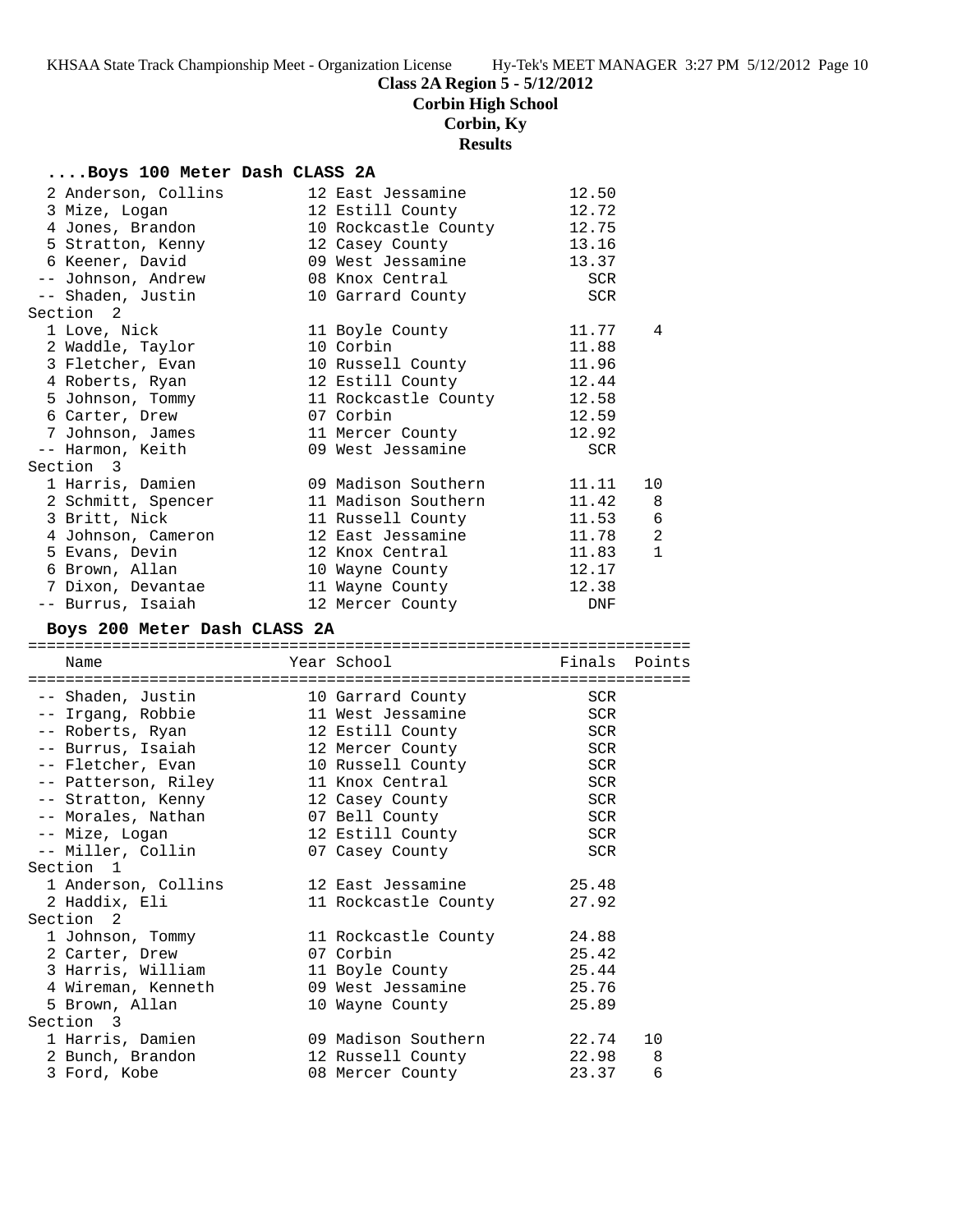## **Class 2A Region 5 - 5/12/2012**

**Corbin High School**

## **Corbin, Ky**

## **Results**

| Boys 200 Meter Dash CLASS 2A |                      |            |              |
|------------------------------|----------------------|------------|--------------|
| 4 Coffey, Cody               | 12 Boyle County      | 23.55      | 4            |
| 5 Johnson, Cameron           | 12 East Jessamine    | 24.26      | 2            |
| 6 Waddle, Taylor             | 10 Corbin            | 24.56      | 1            |
| 7 Evans, Jordan              | 12 Knox Central      | 24.82      |              |
| 8 Dixon, Devantae            | 11 Wayne County      | 25.93      |              |
| Boys 400 Meter Dash CLASS 2A |                      |            |              |
|                              |                      |            |              |
| Name                         | Year School          | Finals     | Points       |
| -- Burrus, Isaiah            | 12 Mercer County     | SCR        |              |
| -- Clifton, Brandon          | Estill County        | SCR        |              |
| -- Taylor, Lonnie            | 10 Knox Central      | <b>SCR</b> |              |
| -- Brimmer, Richard          | 11 Bell County       | SCR        |              |
| -- Walters, Timothy          | 11 Madison Southern  | <b>SCR</b> |              |
| Section 1                    |                      |            |              |
| 1 Wireman, Kenneth           | 09 West Jessamine    | 56.59      |              |
| 2 Bell, Drew                 | 08 Wayne County      | 1:01.50    |              |
| 3 Sanders, Zack              | 09 Corbin            | 1:01.73    |              |
| 4 Anderson, Bryce            | 09 Russell County    | 1:03.17    |              |
| 5 Stratton, Kenny            | 12 Casey County      | 1:05.60    |              |
| 6 Roberts, Grant             | 11 Wayne County      | 1:09.66    |              |
| Section 2                    |                      |            |              |
| 1 Schuman, Jacob             | 11 Boyle County      | 56.82      |              |
| 2 Dunbar, Caleb              | 09 Madison Southern  | 57.51      |              |
| 3 Hearn, Grayson             | 09 East Jessamine    | 58.29      |              |
| 4 Miller, Deron              | 09 Estill County     | 59.75      |              |
| 5 Lewallen, Cody             | 11 Casey County      | 1:00.03    |              |
| -- Blakey, Jacob             | 12 Russell County    | DNF        |              |
| Section 3                    |                      |            |              |
| 1 Knight, Will               | 12 West Jessamine    | 52.01      | 10           |
| 2 Gammon, Matthew            | 11 Mercer County     | 53.14      | 8            |
| 3 Hopper, Kenny              | 09 Corbin            | 53.78      | 6            |
| 4 Henderson, Drew            | 12 Boyle County      | 54.01      | 4            |
| 5 Arvin, Ashton              | 11 Rockcastle County | 54.35      | 2            |
| 6 Woodward, John             | 10 East Jessamine    | 55.08      | $\mathbf{1}$ |
| 7 Evans, Jordan              | 12 Knox Central      | 56.74      |              |
| 8 Harper, Tyler              | 10 Rockcastle County | 59.30      |              |
| Boys 800 Meter Run CLASS 2A  |                      |            |              |
|                              |                      |            |              |
| Name                         | Year School          | Finals     | Points       |
| Section<br>1                 |                      |            |              |
| 1 Hall, Matt                 | 12 East Jessamine    | 1:58.59    | 10           |
| 2 Souder, Landon             | 11 Mercer County     | 1:59.18    | 8            |
| 3 Durbin, Joseph             | 12 West Jessamine    | 2:03.23    | 6            |
| 4 Bosse, Alex                | 10 Mercer County     | 2:03.81    | 4            |
| 5 Jameson, Taylor            | 11 Boyle County      | 2:04.93    | 2            |
| 6 Shackleford, Austin        | 07 Bell County       | 2:10.28    | 1            |
| 7 Robertson, Trevor          | 10 Russell County    | 2:11.02    |              |
| 7 Jones, Tucker              | 10 Corbin            | 2:11.02    |              |
| 9 Freeman, Jake              | 09 Corbin            | 2:16.06    |              |
|                              |                      |            |              |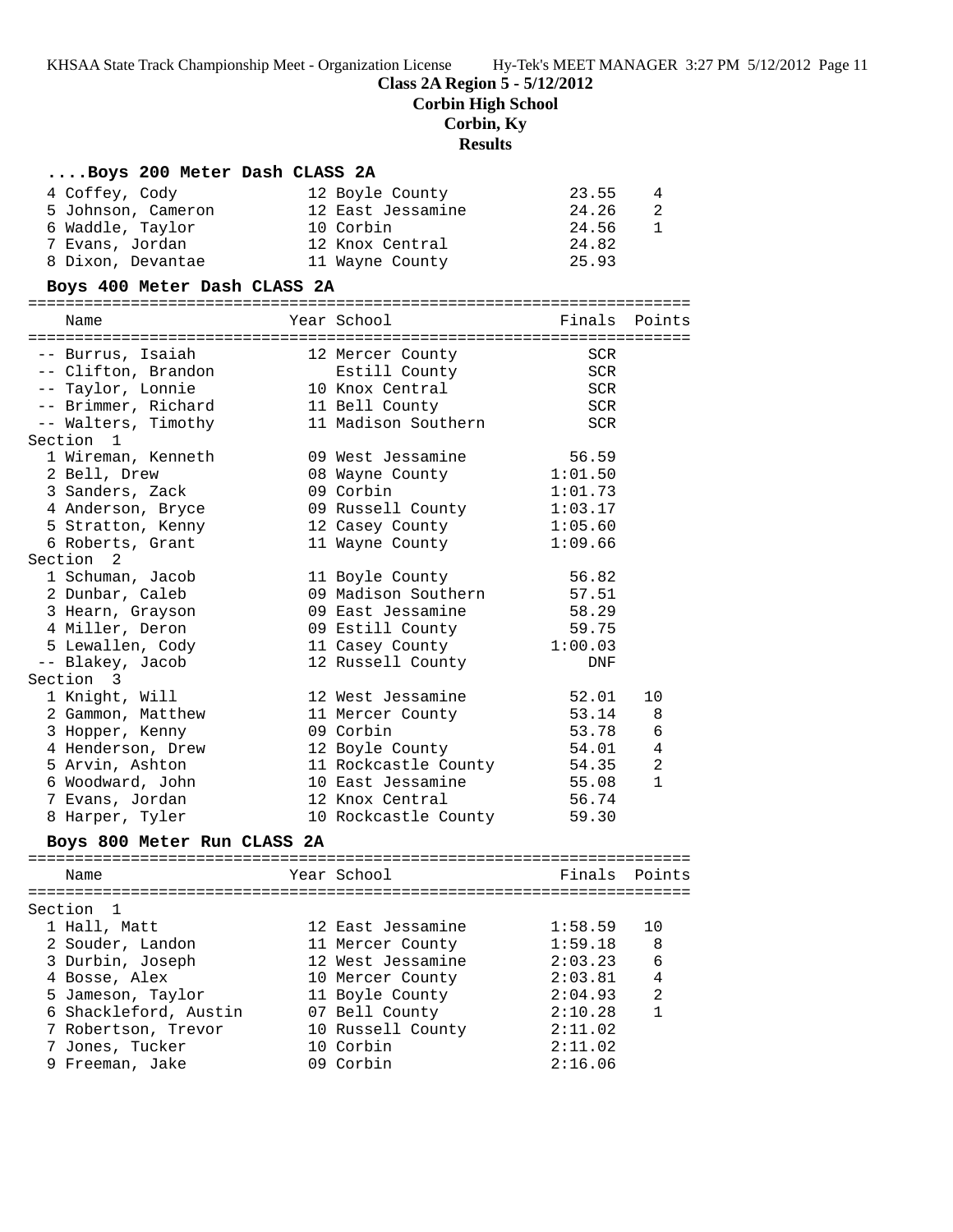**Class 2A Region 5 - 5/12/2012**

**Corbin High School**

**Corbin, Ky**

**Results**

#### **....Boys 800 Meter Run CLASS 2A**

| 10 Logan, Patrick   | 12 Knox Central     | 2:16.90    |
|---------------------|---------------------|------------|
| 11 Bandy, Joe       | 09 West Jessamine   | 2:23.09    |
| 12 Dobbs, Andrew    | 09 Wayne County     | 2:24.27    |
| 13 Wallace, Cory    | 07 Madison Southern | 2:36.87    |
| 14 Lewallen, Cody   | 11 Casey County     | 2:37.61    |
| 15 Marson, Dylan    | 09 Russell County   | 2:37.93    |
| 16 Banks, Brandon   | 07 Casey County     | 2:38.40    |
| -- Shearer, Trevor  | 10 Wayne County     | SCR        |
| -- Collins, Cody    | 12 East Jessamine   | SCR        |
| -- Barton, Ryan     | 10 Knox Central     | SCR        |
| -- Walters, Timothy | 11 Madison Southern | SCR        |
| -- Napier, Donovan  | 09 Bell County      | <b>SCR</b> |

#### **Boys 1600 Meter Run CLASS 2A**

======================================================================= Name Year School Finals Points ======================================================================= 1 Collins, Cody 12 East Jessamine 4:28.60 10 2 Brown, James 12 Bell County 4:28.96 8 3 Jones, Tucker 10 Corbin 4:32.26 6 4 Qualls, Bryant 11 Mercer County 4:45.16 4 5 Grecco, Cole 10 Garrard County 4:45.44 2 6 Stull, Josh 12 Garrard County 4:56.51 1 7 Oakley, Hunter 11 Corbin 5:00.31 8 Hayes, Trevor 11 West Jessamine 5:01.95 9 Shearer, Trevor 10 Wayne County 5:03.14 10 Durham, Blake 09 Casey County 5:03.49 11 Tyler, Dean 10 Mercer County 5:14.77 12 Cooper, Clayton 09 Wayne County 5:24.13 13 Stryker, Stefan 10 West Jessamine 5:24.87 14 Thorn, Blake 09 Madison Southern 5:31.52 15 Banks, Brandon 07 Casey County 5:33.20 16 Mills, Marcus 11 Knox Central 5:45.28 17 McLanahan, Austin Estill County 6:14.65 -- Parks, Cody 12 East Jessamine SCR -- Medrano, Luis 10 Russell County SCR

### **Boys 3200 Meter Run CLASS 2A**

======================================================================= Name Year School Finals Points ======================================================================= 1 Brown, James 12 Bell County 9:59.26 10 2 Parks, Cody 12 East Jessamine 10:05.45 8 3 Tanner, Nathan 11 Bell County 10:32.84 6 4 Stull, Josh 12 Garrard County 10:54.95 4 5 Grecco, Cole 10 Garrard County 10:55.55 2 6 Qualls, Bryant 11 Mercer County 11:00.61 1 7 Davis, Gavin 10 West Jessamine 11:10.03 8 Anderson, Austin 09 Boyle County 11:14.75 9 Durham, Blake 09 Casey County 11:19.44 10 Oakley, Hunter 11 Corbin 11:28.02 11 Goettl, Drew 11 East Jessamine 11:55.97 12 Logan, Patrick 12 Knox Central 12:11.49 13 Thorn, Blake 09 Madison Southern 12:22.62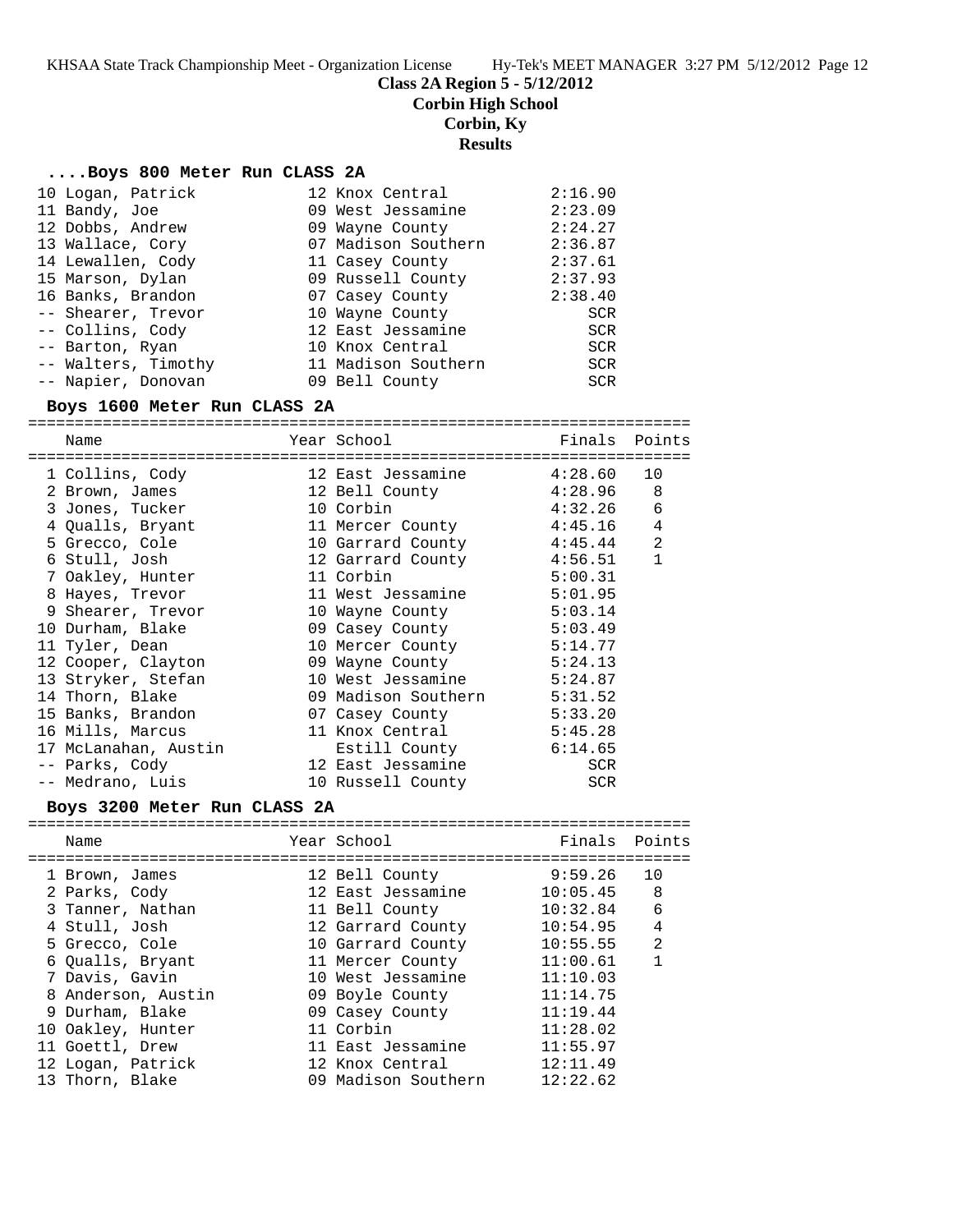## **Class 2A Region 5 - 5/12/2012**

**Corbin High School**

## **Corbin, Ky**

**Results**

| Boys 3200 Meter Run CLASS 2A                |  |                                  |                |              |  |  |  |  |  |
|---------------------------------------------|--|----------------------------------|----------------|--------------|--|--|--|--|--|
| 14 Banks, Brandon                           |  | 07 Casey County                  | 12:52.12       |              |  |  |  |  |  |
| 15 Sims, Hunter                             |  | 10 Mercer County                 | 13:03.39       |              |  |  |  |  |  |
| 16 Moore, Jacob                             |  | 08 Corbin                        | 14:16.35       |              |  |  |  |  |  |
| -- Murphy, Shawn                            |  | 09 West Jessamine                | SCR            |              |  |  |  |  |  |
| -- Maiden, Micheal                          |  | 12 Knox Central                  | <b>SCR</b>     |              |  |  |  |  |  |
| Boys 110 Meter Hurdles CLASS 2A             |  |                                  |                |              |  |  |  |  |  |
|                                             |  |                                  |                |              |  |  |  |  |  |
| Name                                        |  | Year School                      | Finals         | Points       |  |  |  |  |  |
| -- Achenjang, Neven                         |  | 08 Knox Central                  | SCR            |              |  |  |  |  |  |
| -- Keener, David                            |  | 09 West Jessamine                | <b>SCR</b>     |              |  |  |  |  |  |
| Section 1                                   |  |                                  |                |              |  |  |  |  |  |
| 1 Voigts, Daniel                            |  | 12 West Jessamine                | 18.52          |              |  |  |  |  |  |
| 2 Lyons, Kyle                               |  | 09 East Jessamine                | 19.92          |              |  |  |  |  |  |
| Section 2                                   |  |                                  |                |              |  |  |  |  |  |
| 1 Dionne, Casey                             |  | 10 Madison Southern              | 15.53          | 10           |  |  |  |  |  |
| 2 Miller, Aaron                             |  | 12 Mercer County                 | 15.90          | 8            |  |  |  |  |  |
| 3 Ellis, Blake                              |  | 10 Russell County                | 16.70          | 6            |  |  |  |  |  |
| 4 Evans, Devin                              |  | 12 Knox Central                  | 17.35          | 4            |  |  |  |  |  |
| 5 Dunn, Tyler                               |  | 12 Mercer County                 | 17.83          | 2            |  |  |  |  |  |
| 6 Dunbar, Caleb                             |  | 09 Madison Southern              | 18.09          | $\mathbf{1}$ |  |  |  |  |  |
| 7 Johnson, Andrew                           |  | 10 Corbin                        | 19.05          |              |  |  |  |  |  |
| 8 Johnson, Tyler                            |  | 11 Garrard County                | 19.42          |              |  |  |  |  |  |
| Boys 300 Meter Hurdles CLASS 2A             |  |                                  |                |              |  |  |  |  |  |
|                                             |  |                                  |                |              |  |  |  |  |  |
|                                             |  |                                  |                |              |  |  |  |  |  |
| Name                                        |  | Year School                      | Finals         | Points       |  |  |  |  |  |
| -- Lyons, Kyle                              |  | 09 East Jessamine                | <b>SCR</b>     |              |  |  |  |  |  |
| -- Achenjang, Neven                         |  | 08 Knox Central                  | <b>SCR</b>     |              |  |  |  |  |  |
|                                             |  | 10 Garrard County                | <b>SCR</b>     |              |  |  |  |  |  |
| -- Crossfield, Tyler<br>-- Woolums, Stephen |  | 06 Corbin                        | SCR            |              |  |  |  |  |  |
| Section <sub>1</sub>                        |  |                                  |                |              |  |  |  |  |  |
| 1 Voigts, Daniel                            |  | 12 West Jessamine                | 49.96          |              |  |  |  |  |  |
| 2 Johnson, Tyler                            |  | 11 Garrard County                | 50.96          |              |  |  |  |  |  |
| Section 2                                   |  |                                  |                |              |  |  |  |  |  |
| 1 Dionne, Casey                             |  | 10 Madison Southern              | 40.97          | 10           |  |  |  |  |  |
| 2 Evans, Devin                              |  | 12 Knox Central                  | 41.89          | 8<br>6       |  |  |  |  |  |
| 3 Ellis, Blake                              |  | 10 Russell County                | 41.95          |              |  |  |  |  |  |
| 4 Miller, Aaron                             |  | 12 Mercer County                 | 43.64          | 4            |  |  |  |  |  |
| 5 Smith, David                              |  | 12 West Jessamine                | 45.07          | 2<br>1       |  |  |  |  |  |
| 6 Dunn, Tyler                               |  | 12 Mercer County                 | 46.81          |              |  |  |  |  |  |
| 7 Johnson, Andrew<br>8 Dunbar, Caleb        |  | 10 Corbin<br>09 Madison Southern | 48.25<br>48.77 |              |  |  |  |  |  |
| Boys 4x100 Meter Relay CLASS 2A             |  |                                  |                |              |  |  |  |  |  |
|                                             |  |                                  |                |              |  |  |  |  |  |
| School                                      |  |                                  | Finals         | Points       |  |  |  |  |  |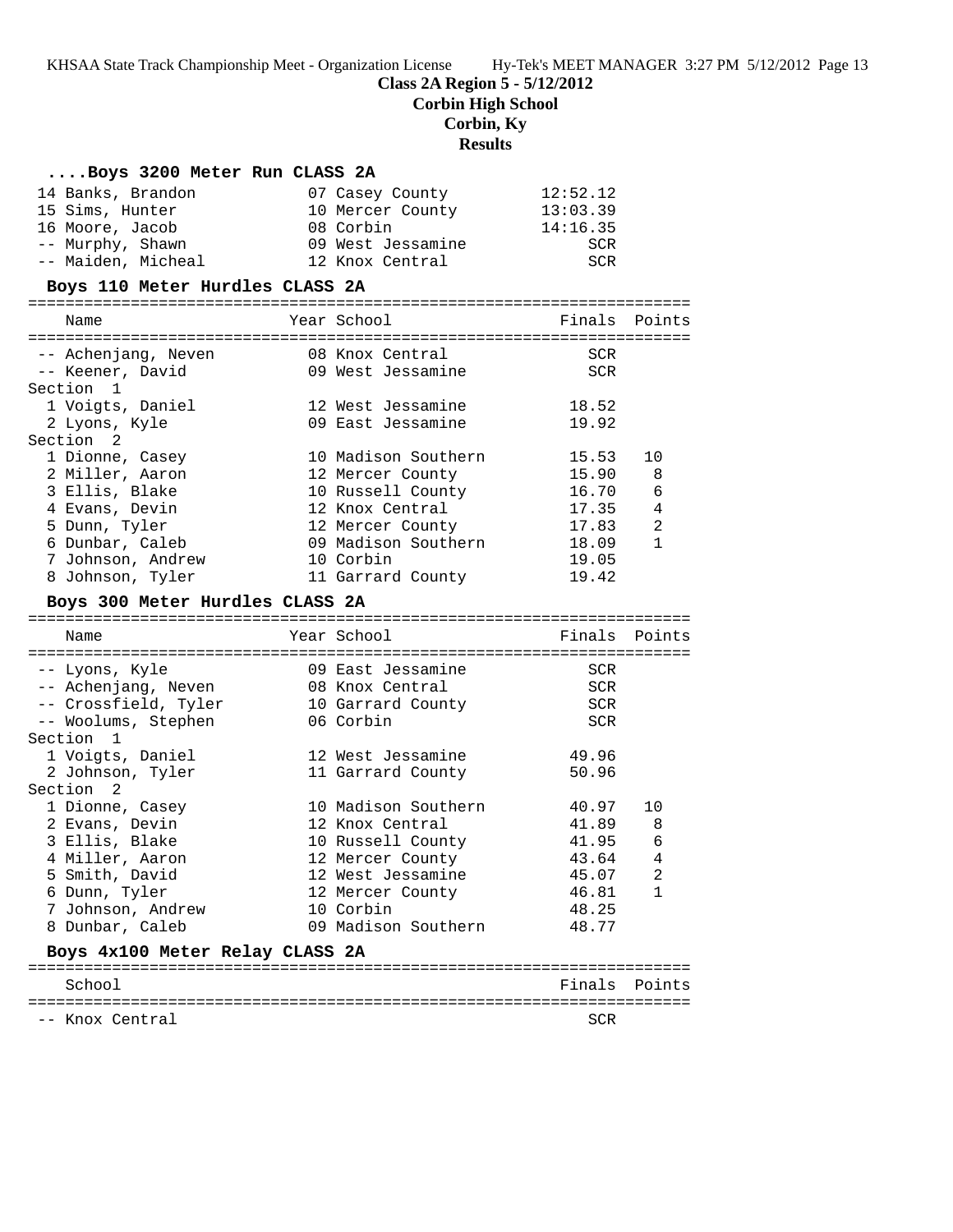**Corbin High School**

## **Corbin, Ky**

**Results**

### **....Boys 4x100 Meter Relay CLASS 2A**

 1) Adams, Josh 10 2) Barton, Ryan 10 3) Canady, Jeff 11 4) Evans, Devin 12 5) Evans, Jordan 12 6) Johnson, Andrew 08 7) Maiden, Micheal 12 8) Taylor, Lonnie 10 -- Garrard County **SCR**  1) Baker, Hagan 10 2) Hayes, Markell 12 3) Shaden, Justin 10 4) Johnson, Tyler 11 5) Phillips, Cody 10 6) -- Mercer County SCR 1) Johnson, James 11 2) Miller, Aaron 12 3) Lewis, Darion 11 (4) Ford, Kobe 08 5) Guay, Mac 10 6) Moore, Chase 08 7) Gammon, Matthew 11  $\hphantom{\text{2.25}}$  8) Dunn, Tyler 12 -- East Jessamine SCR and the SCR set of the SCR set of the SCR set of the SCR set of the SCR set of the SCR set of the SCR set of the SCR set of the SCR set of the SCR set of the SCR set of the SCR set of the SCR set of t 1) Anderson, Collins 12 2) Woodward, John 10 3) Prewitt, David 12 4) Johnson, Cameron 12 5) Hearn, Grayson 09 6) Ches, Conner 09 Section 1 1 Russell County 44.57 10 1) Britt, Nick 11 2) Bunch, Brandon 12 3) Ellis, Blake 10 (4) Fletcher, Evan 10 5) Robertson, Trevor 10 (6) 2 Boyle County 44.73 8 1) Coffey, Cody 12 2) Hall, Lloyd 11 3) Hastings, Tommy 12 4) Love, Nick 11 5) Harris, William 11 6) Svecke, Alexander 12 3 Madison Southern 45.53 6 1) Harris, Damien 09 2) Rothermel, Michael 11 3) Simpson, Adam 11 4) Schmitt, Spencer 11 4 West Jessamine 47.25 4 1) Kang, Joseph 10 2) Irgang, Robbie 11 3) Harmon, Keith 09 4) Moberley, Craig 12 5) Wireman, Kenneth 09 (6) Daniel, Carson 11 7) Kang, Isaiah 10 8) Murphy, Shawn 09 5 Corbin 47.40 2 1) Carter, Drew 07 2) Waddle, Taylor 10 3) Johnson, Andrew 10 4) Hopper, Kenny 09 5) Mindel, Kaven 09 6) Sanders, Zack 09 7) Woolums, Stephen 06 8) Grigsby, Myrvin 11 6 Rockcastle County 47.94 1 1) Arvin, Ashton 11 2) Harmon, John 12 3) Johnson, Tommy 11 (4) Jones, Brandon 10 5) Harper, Tyler 10 (6) Haddix, Eli 11 7) Langford, Tyler 09 8) Ansardi, Chance 09 7 Estill County 49.10 1) Mize, Logan 12 2) Roberts, Ryan 12 3) Stamper, Greg 10 (4) Miller, Deron 09 8 Wayne County 50.80 1) Dobbs, Andrew 09 2) Brown, Allan 10 3) McGinnis, Josh 09 4) Dixon, Devantae 11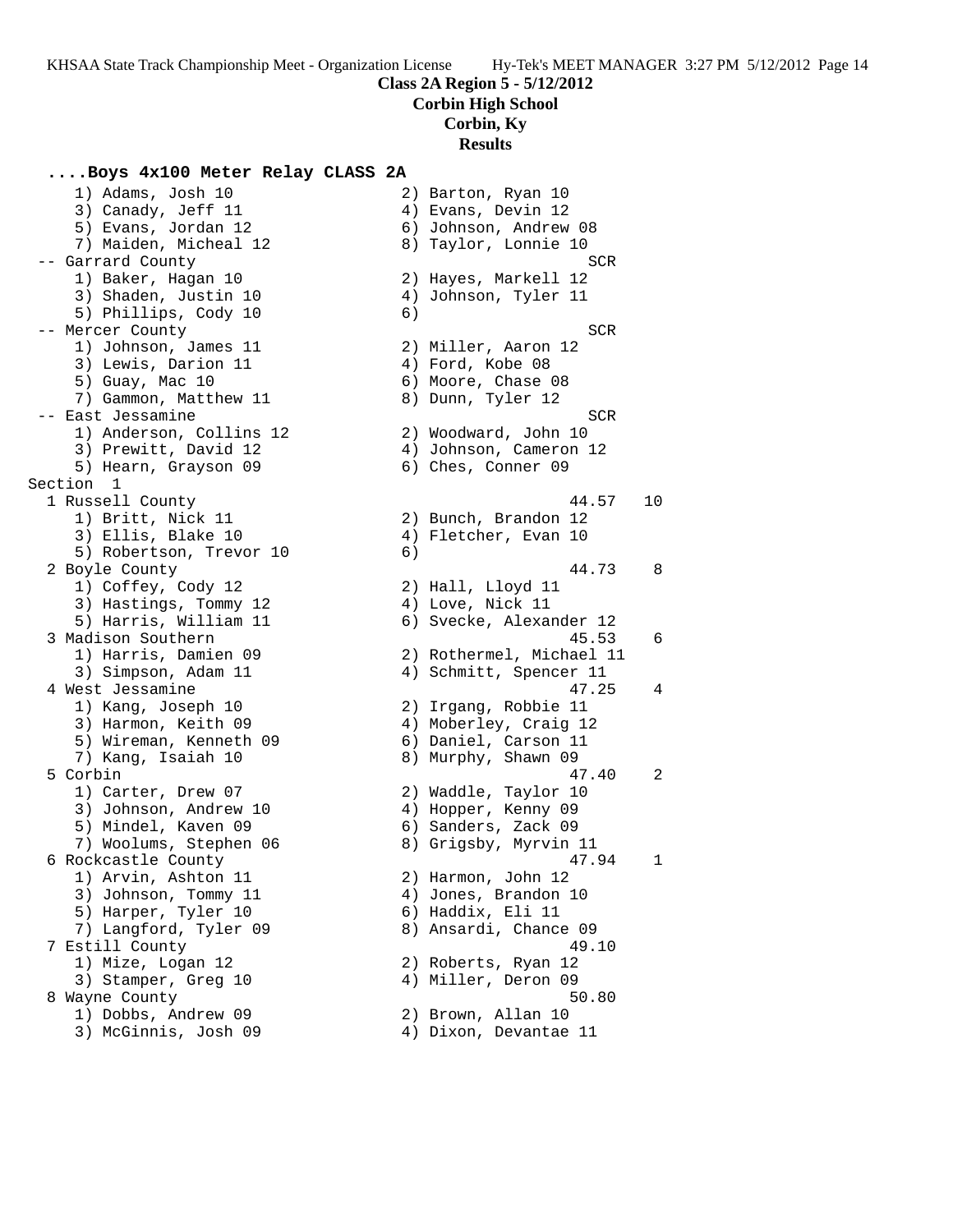**Corbin High School**

## **Corbin, Ky**

**Results**

### **Boys 4x200 Meter Relay CLASS 2A**

======================================================================= School **Finals** Points **Points** ======================================================================= 1 Wayne County 1:43.87 1) Dobbs, Andrew 09 2) Brown, Allan 10 3) McGinnis, Josh 09 4) Dixon, Devantae 11 2 Bell County 1:50.31 1) Morales, Nathan 07 2) Bingham, Seth 09 3) Gambrel, Jaidrian 07 4) Brimmer, Richard 11 5) Napier, Donovan 09 (6) 3 Knox Central 2012 1:50.71 1) Adams, Josh 10 2) Johnson, Andrew 08 3) Taylor, Lonnie 10 (4) Mills, Marcus 11 5) Rickett, Brandon 10 (6) Barton, Ryan 10 7) Hodge, Noah 12 8) Maiden, Micheal 12 -- East Jessamine SCR and the SCR set of the SCR set of the SCR set of the SCR set of the SCR set of the SCR set of the SCR set of the SCR set of the SCR set of the SCR set of the SCR set of the SCR set of the SCR set of t 1) Anderson, Collins 12 2) Woodward, John 10 3) Prewitt, David 12 4) Johnson, Cameron 12 5) Hearn, Grayson 09 6) Ches, Conner 09 Section 2<br>1 Russell County 1 Russell County 1:31.77 10 1) Britt, Nick 11 2) Bunch, Brandon 12 3) Ellis, Blake 10 (4) Fletcher, Evan 10 5) Robertson, Trevor 10 (6) 2 Madison Southern 1:33.05 8 1) Harris, Damien 09 2) Schmitt, Spencer 11 3) Simpson, Adam 11 4) Dionne, Casey 10 3 Boyle County 1:34.66 6 1) Harris, William 11 2) Hastings, Tommy 12 3) Love, Nick 11 4) Coffey, Cody 12 5) Hall, Lloyd 11 6) Henderson, Drew 12 7) Svecke, Alexander 12 (8) 4 Mercer County 1:34.67 4 1) Johnson, James 11 2) Gammon, Matthew 11 3) Burrus, Isaiah 12 (4) Ford, Kobe 08 5) Souder, Landon 11 (6) Guay, Mac 10 7) Bosse, Alex 10 8) Smith, Jawan 11 5 West Jessamine 1:37.37 2 1) Harmon, Keith 09 2) Kang, Isaiah 10 3) Irgang, Robbie 11 4) Moberley, Craig 12 5) Daniel, Carson 11 6) Knight, Will 12 7) Wireman, Kenneth 09 8) Kang, Joseph 10 6 Rockcastle County 1:41.54 1 1) Johnson, Tommy 11 2) Haddix, Eli 11 3) Harper, Tyler 10  $\hskip1cm$  4) Harmon, John 12 5) Jones, Brandon 10 6) Langford, Tyler 09 7) Arvin, Ashton 11 8) Ansardi, Chance 09 7 Estill County 1:41.83 1) Miller, Deron 09 2) Mize, Logan 12 3) Roberts, Ryan 12 (4) Stamper, Greg 10 8 Corbin 1:50.14 1) Moore, Zach 09 2) Bishop, Pierce 11 3) Carter, Drew 07 (4) Johnson, Andrew 10 5) Grigsby, Myrvin 11 6) Freeman, Jake 09 7) Sanders, Zack 09 8) Mindel, Kaven 09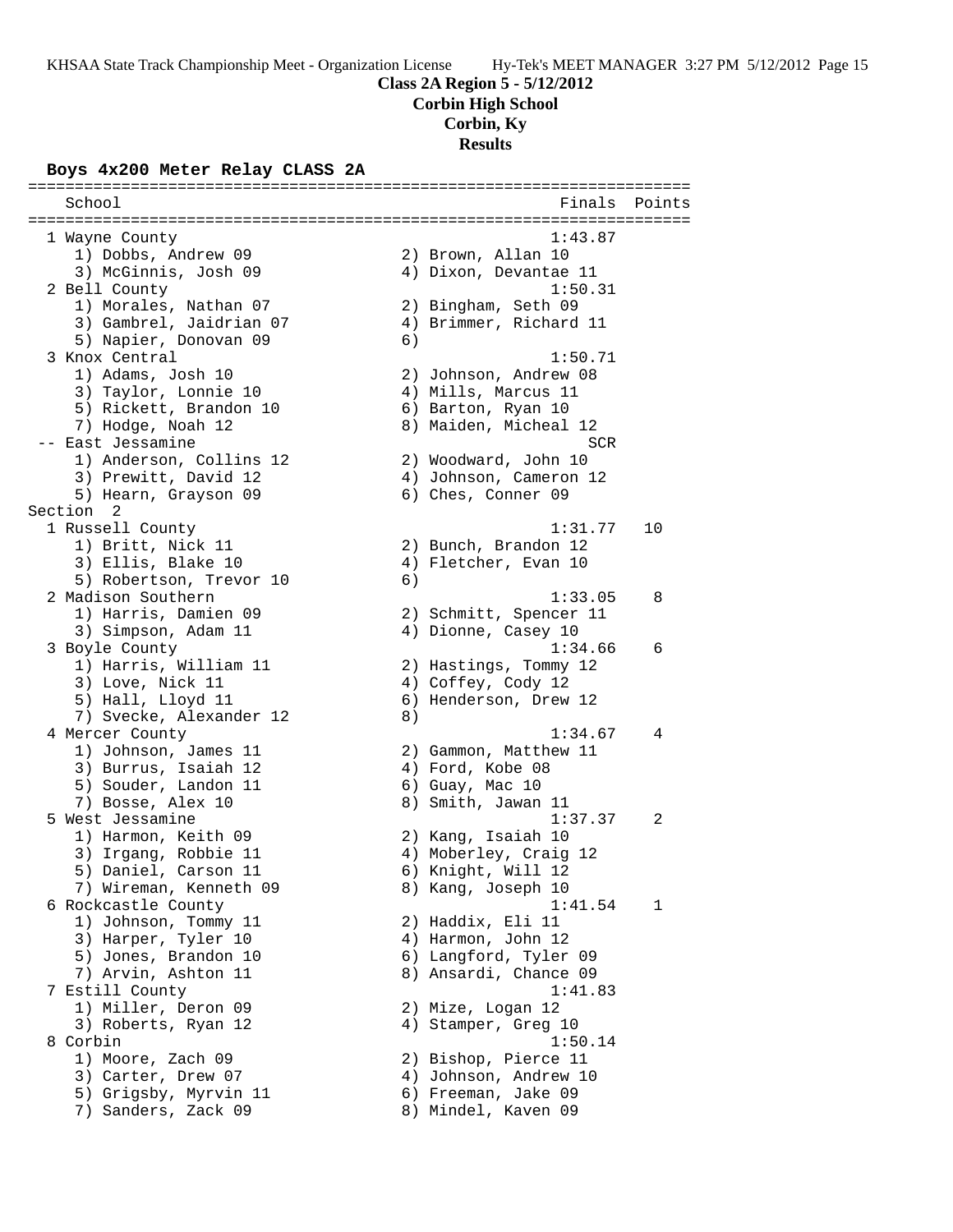**Corbin High School**

**Corbin, Ky**

**Results**

#### **Boys 4x400 Meter Relay CLASS 2A**

======================================================================= School **Finals** Points **Points** ======================================================================= -- Corbin SCR 1) Sanders, Zack 09 2) Freeman, Jake 09 3) Hopper, Kenny 09 (4) 5) Jones, Tucker 10 (6) Bishop, Pierce 11 7) Waddle, Taylor 10 and 8) Moore, Zach 09 -- East Jessamine SCR and the SCR set of the SCR set of the SCR set of the SCR 1) Collins, Cody 12 2) Hall, Matt 12 3) Woodward, John 10  $\hskip1cm \hskip1cm 4$ ) Parks, Cody 12 5) Ches, Conner 09 6) Beazley, Christian 10 7) Johnson, Cameron 12  $\hphantom{\text{2.65}$  8) Hearn, Grayson 09 Section 1<br>1 Mercer County 1 Mercer County 3:33.04 10 1) Ford, Kobe 08 2) Johnson, James 11 3) Burrus, Isaiah 12  $\hskip1cm$  4) Souder, Landon 11 5) Gammon, Matthew 11 6) Tyler, Dean 10 7) Smith, Jawan 11 8) Bosse, Alex 10 2 West Jessamine 3:35.90 8 1) Knight, Will 12 2) Kang, Isaiah 10 3) Durbin, Joseph 12 4) Neyman, Forrest 12 5) Wireman, Kenneth 09 6) Harmon, Keith 09 7) Daniel, Carson 11 8) Irgang, Robbie 11 3 Boyle County 3:37.70 6 1) Coffey, Cody 12 2) Jameson, Taylor 11 3) Love, Nick 11 4) Svecke, Alexander 12 5) Henderson, Drew 12 (6) Schuman, Jacob 11 7) Hastings, Tommy 12 8) 4 Madison Southern 3:43.75 4 1) Dionne, Casey 10 2) Rothermel, Michael 11 3) Schmitt, Spencer 11 4) Walters, Timothy 11 5) Wallace, Cory 07 6) 5 Bell County 4:02.50 2 1) Napier, Donovan 09 2) Shackleford, Austin 07 3) Brimmer, Richard 11 4) Morales, Nathan 07 5) Brown, James 12 (6) Tanner, Nathan 11 6 Russell County 4:10.71 1 1) Robertson, Trevor 10 2) Marson, Christian 11 3) Blakey, Jacob 12 (4) Grimes, Jacob 10 5) Bunch, Brandon 12 (6) Fletcher, Evan 10 7) Anderson, Bryce 09 8) Ellis, Blake 10 7 Knox Central 4:12.94 1) Barton, Ryan 10 2) Adams, Josh 10 3) Johnson, Andrew 08 4) Taylor, Lonnie 10 5) Rickett, Brandon 10 (6) Patterson, Riley 11 7) Logan, Patrick 12 and 8) Mills, Marcus 11 8 Wayne County  $4:42.50$ 1) Bell, Drew 08 2) West, Zachary 07 3) Cooper, Clayton 09 (4) Roberts, Grant 11